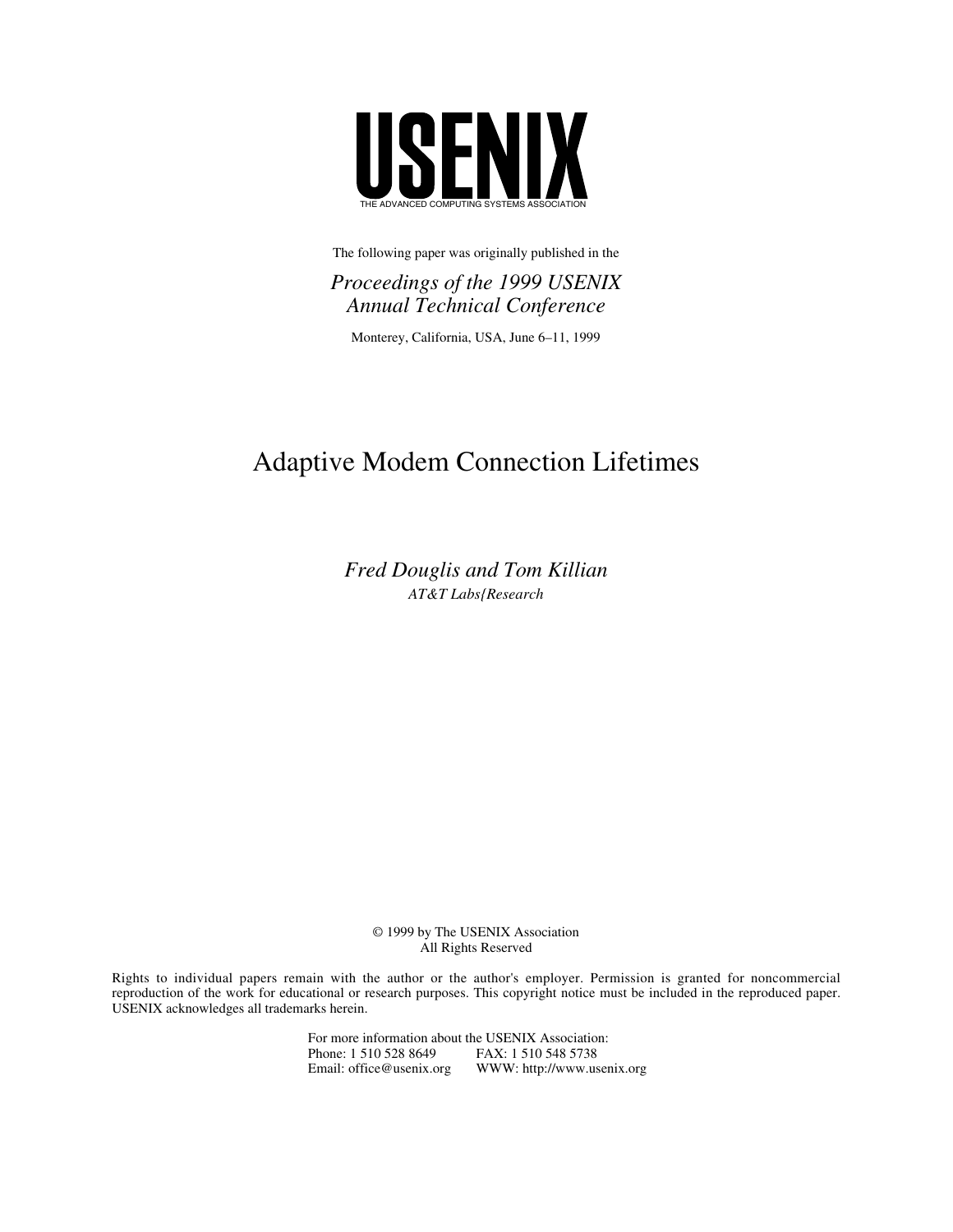## Adaptive Modem Connection Lifetimes

Fred Douglis Tom Killian

AT&T Labs-Research, Florham Park, NJ, USA

July 15, 1998

#### Abstract

Internet Service Providers sometimes go to great lengths to minimize dial-up connection times, in order to make the best use of limited resources. Typically they disconnect users after a fixed period of complete inactivity, such as  $10{-}15$  minutes. We propose adaptive time-out policies that take past history into account, and we evaluate some of these policies using a trace from a production environment. We find that adaptive policies can reduce cumulative connection times and average simultaneous usage by about  $10-20\%$  compared to a conservative fixed threshold, in exchange for a moderate increase in the number of disconnections that inconvenience the user.

## <sup>1</sup> Introduction

In computers, as in real life, using resources often comes at a cost in proportion to the duration of use. That cost can typically be reduced by discontinuing use temporarily—assuming that the resource will not be needed for a period of time—and then using the resource again in exchange for some possible start-up overhead. Often, the decision to discontinue use is based on a fixed time-out interval: one waits for the resource to be idle long enough that one can assume it will continue to be idle a while longer, long enough to avoid antagonizing the user. It must also be idle long enough to amortize any start-up overhead and result in a net gain from discontinuing use.

One category of resource use with variable timeouts is anything that consumes energy on a battery-operated device such as a mobile computer. Examples include spinning down the disk [3, 2, 7], putting the CPU in a low-power or reduced-power state [9], and suspending the display. In the communications domain, an example of this tradeoff has been demonstrated in the IP-over-ATM area. One can use a variety of algorithms to decide when to relinquish a virtual circuit that is being used to transmit a sequence of IP datagrams [5]. An algorithmic approach that is common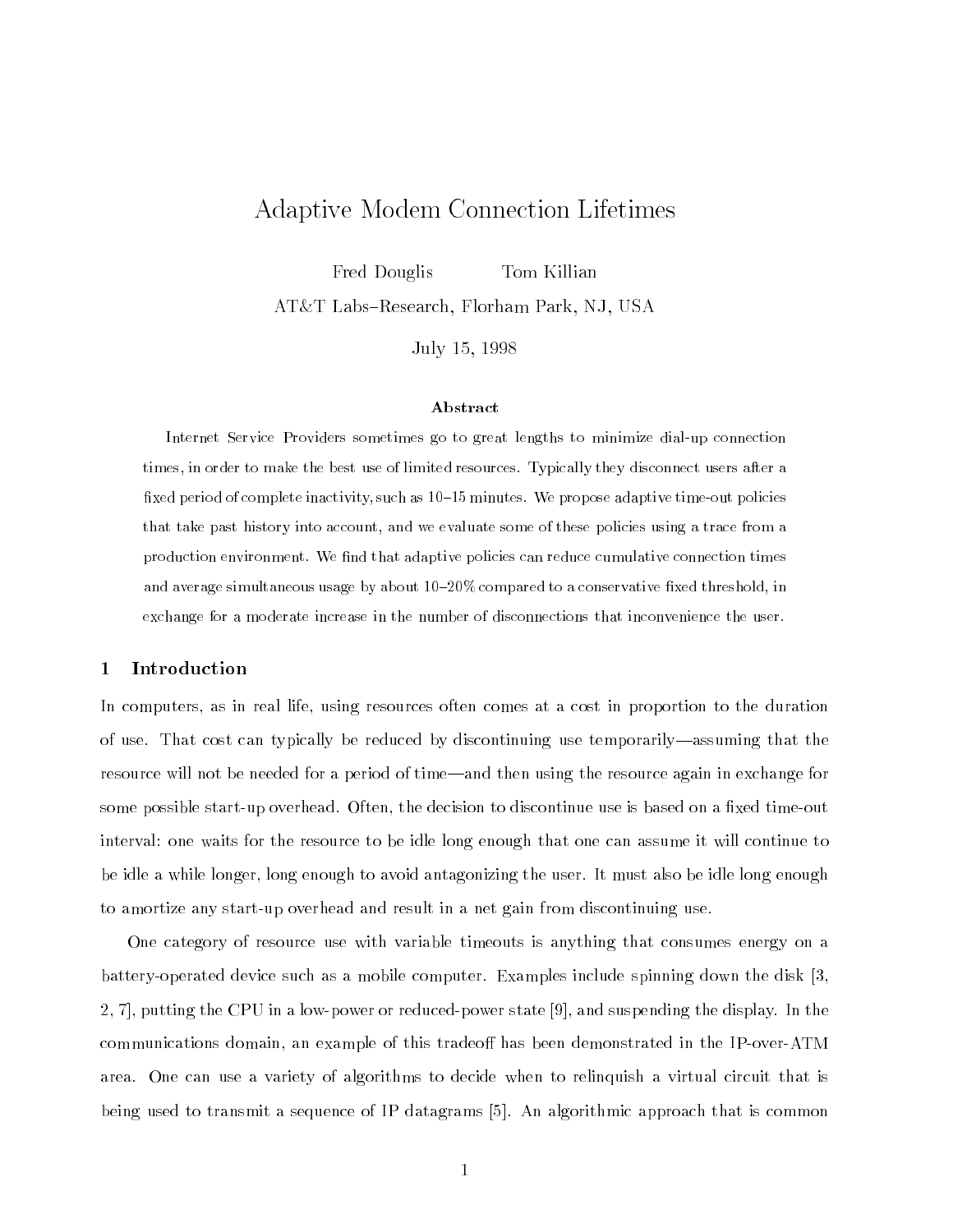to many of these systems has been termed a "random walk," in which a parameter varies over time in response to past history [4].

Modems are another type of limited resource, with some interesting properties that make straightforward approaches somewhat problematic. With most telephone-modem-based ISPs, a computer connects to the Internet via a pair of modems, one owned by the user and one owned by the ISP. The ISP provides a temporary IP address using PPP or some other protocol. If the modem connection is terminated, the computer is not guaranteed to get the same IP address the next time it connects. This means that proactively disconnecting the modem will likely terminate any existing TCP connections using the older IP address.

Furthermore, even if the IP address is fixed, there is a significant delay in reestablishing a PPP connection: we have measured  $30-40s$  for dialing, training, and PPP negotiation. This delay can be annoying to the user, and it can also cause application-level or system-level timeouts to occur. This might result in a transient error (for instance, downloading a Web page) or a more serious one (such as terminating a telnet session, forcing it to be reestablished and losing any state in it).

At the same time, constant use of an ISP's modem is generally discouraged. One way to discourage use is an economic disincentive: AT&T, MCI, and other ISPs recently changed their \unlimited" Internet Access to have a limit of 150 hours per month before surcharges are applied. This limit was imposed because a small fraction of the user community would use the system virtually non-stop, forcing the ISPs to continually increase capacity or risk having other customers encounter busy signals.

Another way to limit modem use is to proactively disconnect "idle" users and suffer the consequences. It appears that many ISPs will disconnect a completely idle user after some fixed interval that varies in the range of about  $10{-}60$  minutes. But users do not like to suffer the 30-40s delay reconnecting to the ISP after being reconnected, nor the possibility of a busy signal, nor the possible loss of TCP sessions that are open but inactive and which get reset after a hangup. A simple solution, from their perspective, is to run a daemon that uses the modem periodically, more often than the usual timeout. Checking electronic mail is an obvious example of such a daemon. Since completely periodic use, such as checking mail every 5 minutes, could be detected and compensated for, a more sophisticated approach would be to access the modem at somewhat random intervals for as long as the client wishes to keep the modem connection alive. As a result, some ISPs drop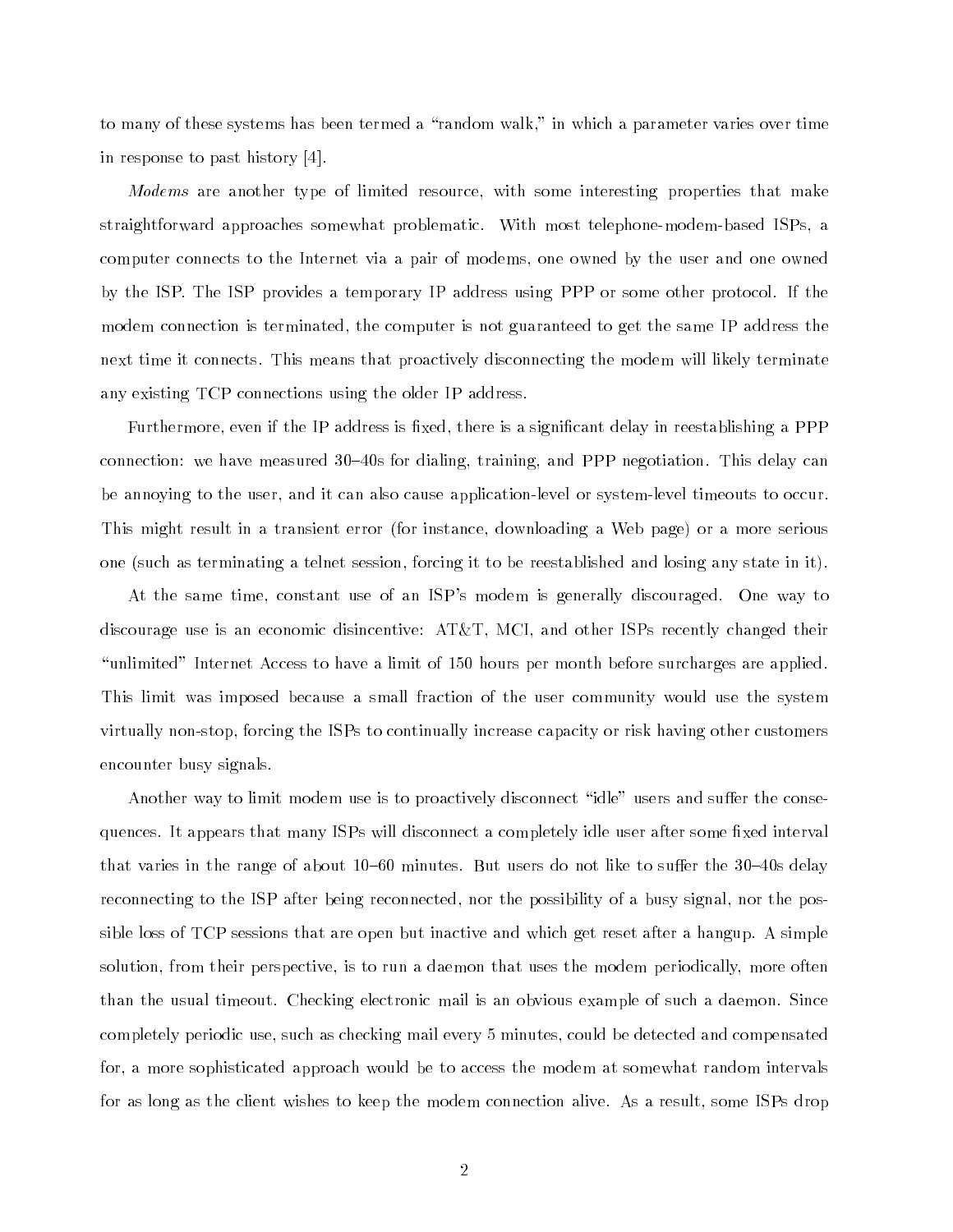connections after an extended period of activity, such as a day, regardless of ongoing use.

Our goal was to see whether another approach to disconnecting idle modems might reduce modem usage without significantly inconveniencing users. Here we apply an "adaptive" timeout technique, which was previously applied to the domain of disks [2], to the domain of modems. The basic approach is the same: an ISP would start with some timeout interval, and then vary that timeout interval for each modem over time based on usage patterns. A shorter interval will generally reduce modem usage but be more susceptible to making a mistake, i.e. disconnecting a modem at a time when it will be used again too soon to make disconnecting it worthwhile. One decreases the timeout when the previous interval successfully predicted a long enough idle interval, and increases it when the idle interval proved too short. One can also simultaneously track patterns of bursts of activity, for instance accesses for just a few seconds every 15 minutes, in order to predict the next idle interval and disconnect immediately. We will elaborate on these approaches, and quantify the outcomes, later in this paper.

The environment in which we apply adaptive modem timeouts is particularly conducive to proactive hangups, despite the problems mentioned above. This is because it uses static IP addresses, so a modem can be disconnected and later reconnected without affecting running applications if the applications do not attempt communication during the downtime. If they do communicate, they must have a long enough timeout to tolerate the reconnect delay.

Trace-driven simulations indicate that varying the timeout adaptively has significant benefits over relatively short fixed timeout intervals  $(2-10 \text{ minutes})$ . For instance, all the adaptive algorithms we studied resulted in many fewer bad choices about when to hang up the modem than a short fixed threshold, with at most the same cumulative connection time. The longest fixed threshold we considered, 15 minutes, substantially drops the number of bad choices by comparison to the adaptive and shorter fixed thresholds, in exchange for more connect time.

The rest of this paper is organized as follows. The next section discusses the metrics we use to evaluate the costs and benefits of modem disconnection. Section 3 discusses our target environment and the traces we collected from it. Section 4 discusses several different approaches to varying the timeout threshold. In Section 5, we describe the experiments we performed, the results of which appear in Section 6. Section 7 concludes.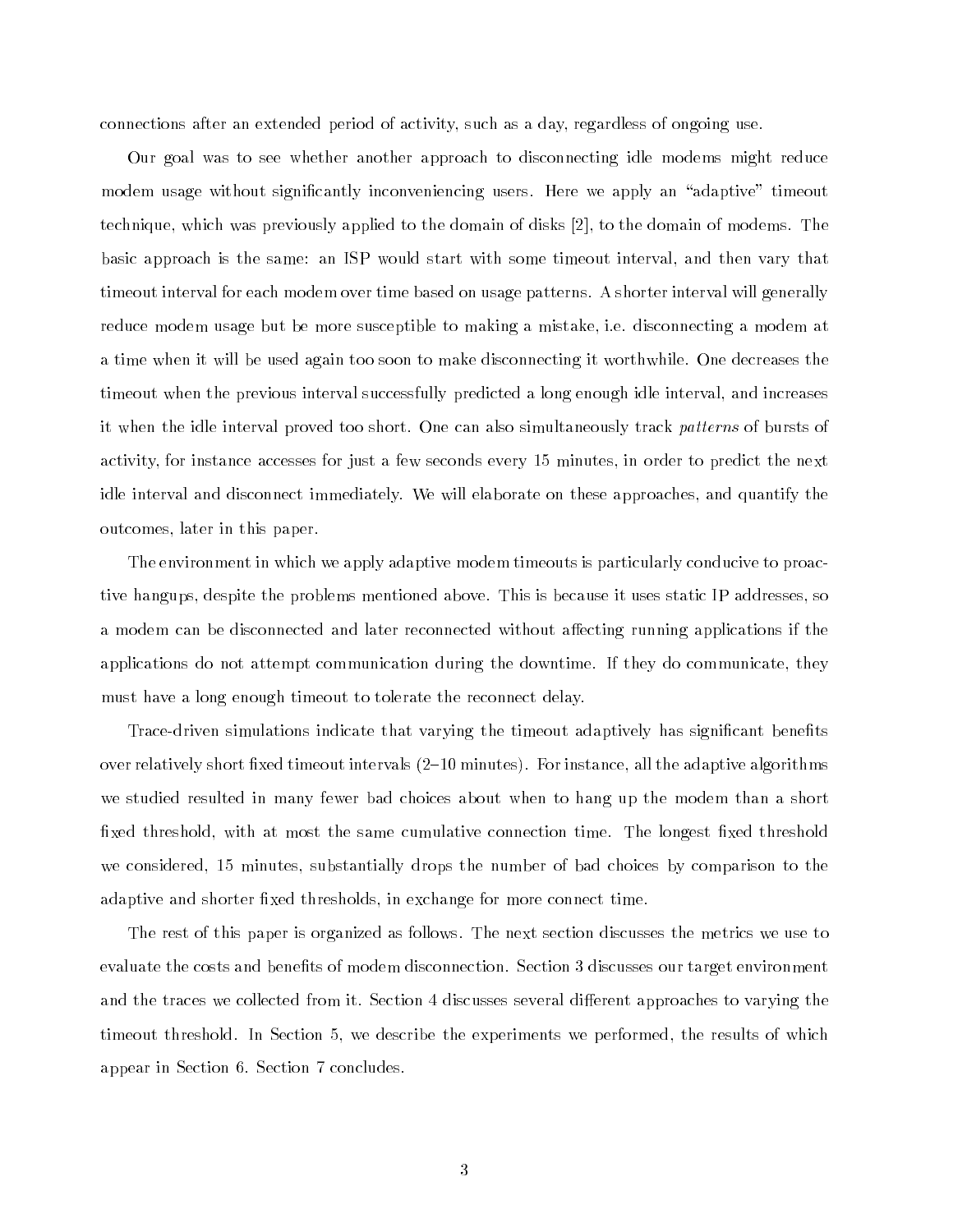## <sup>2</sup> Metrics

In deciding when to disconnect a modem, one must balance the inconvenience to the user against the benefit to the ISP due to reclaiming the modem.

#### 2.1 Inconvenience

From the user's perspective, each time the modem disconnects there is potentially some inconvenience. Waiting several seconds (typically on the order of a half-minute) for reconnection is a mild annoyance if the user hasn't used the network for a long time, but it would be a greater problem if:

- the idle time was very brief, or
- $\bullet$  the reconnection adversely affected running processes (such as terminating a telnet session).

Occasional annoyances are probably fine, while frequent ones would be intolerable and should be avoided.

Our passive monitoring of the modem pool won't tell us when a connection is terminated, so we focus on idle time. In our initial experiments, we use a parameterized idle-time threshold. If the modem has been idle that long after being disconnected, then disconnecting was desirable. If it has not, then disconnecting was undesirable. In the adaptive disk spin-down work [2] on which we model our system, undesirable disk spin-downs were referred to as "bumps," and we adopt that terminology here. We use a default of 5m of inactivity after a disconnect as the required idle time to avoid a bump, and then compare this with a more conservative 10m threshold.

In [2], a bump was considered a binary event: either a bad spin-up occurred, or it didn't. The study alluded to considering some bumps as more egregious than others. We apply that reasoning here by counting bumps either as binary events or as fractional numbers. In the former case, we charge the same amount (1) any time the idle-time threshold is not met. In the latter case, we charge 1  $\frac{\tau}{T},$  where  $I$  is the idle time since disconnect and  $I$  is the threshold. Thus a reconnect immediately after a disconnect is charged 1 unit, whereas a reconnect just before the threshold <sup>T</sup> is crossed is charged almost nothing. One can view these two values as a count of the total number of bumps and the severity of the bumps.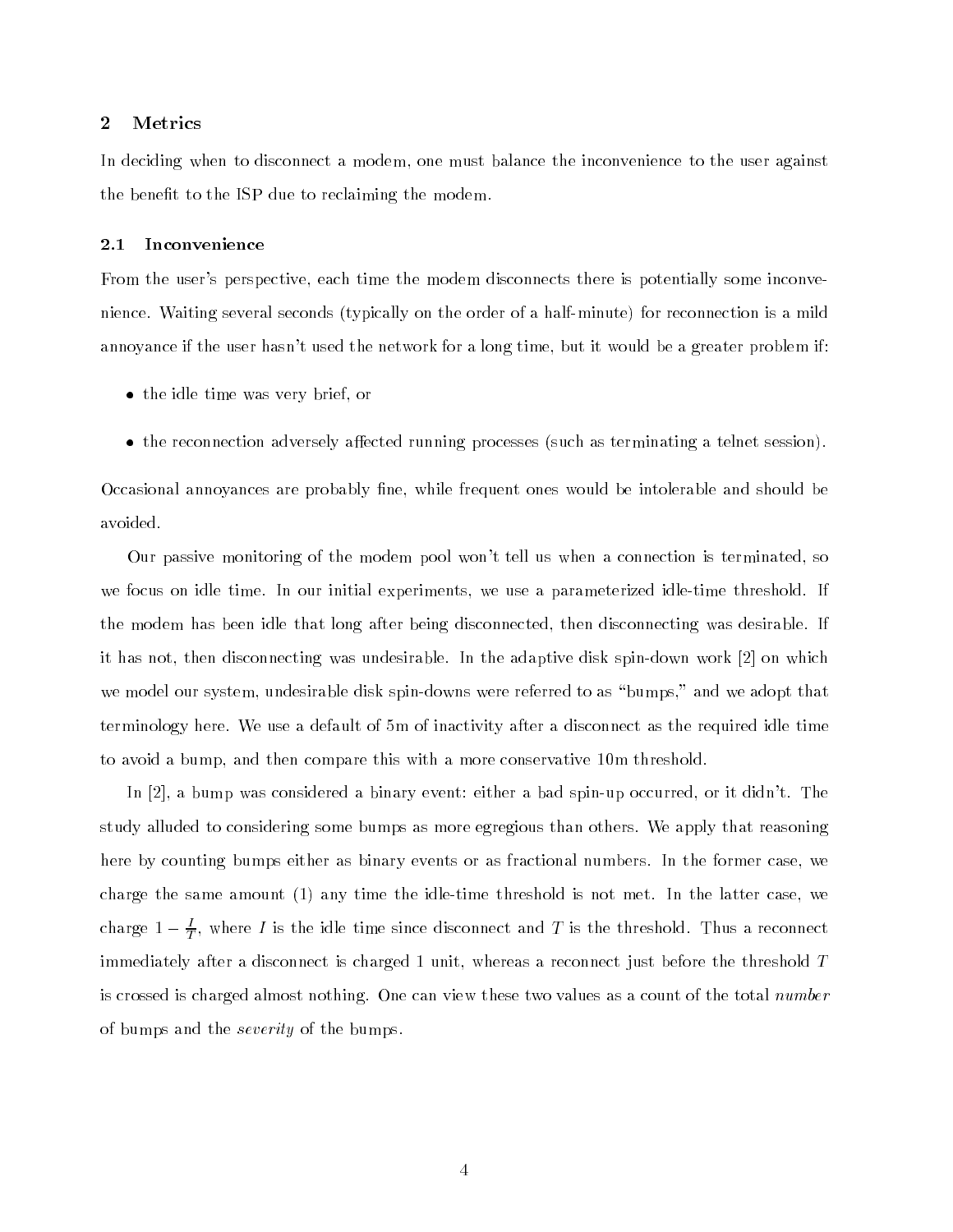#### 2.2 Benefits

Benefits to the ISP accrue when a modem (and the phone line to which it is attached—there is effectively a one-to-one ratio) is used less. In the event that an ISP is charged in proportion to connect time, the total connect time across all users is relevant. (Examples of this in the general ISP market are rare, but some services that function effectively as ISPs do observe this property. For instance, AT&T has a corporate network for employees with a toll-free number, and it pays per-minute charges which are in turn charged back to the users of the dial-up service.)

Another benefit is the potential ability to reduce the total number of modems in the ISP (or conversely, to serve more users with the same number of modems). We consider both the *average* simultaneous user count and the maximum simultaneous user count. The average is an indication of how one could provision the modem pool to satisfy demand most of the time while rarely running out of resources. The maximum shows how to provision the modem pool in order never to run out of resources at all. Another useful metric might be the 90th or 95th percentiles, rather than the mean, but we have not yet considered percentiles other than 100%.

## <sup>3</sup> Environment and Traces

This study was performed in the context of the Speedy Asymmetric Intranet Link (SAIL) project in AT&T Labs. SAIL uses cable modems to transmit data at high-speed to home users, with the "upstream" link over a  $28.8$  kbps telephone modem. (This configuration is typical for cable modems, with only about 20% of cable plants supporting two-way communication  $[6]$ .) The upstream link uses the Point-to-Point Protocol (PPP) [8], with dynamically assigned IP addresses. IP endpoints, however, deal only with the downstream cable-modem addresses, and these are statically assigned. Using static downstream addresses enables the modem pool to disconnect a user after a relatively short period of inactivity, usually  $10{-}15$  minutes, without normally impacting connections beyond the dial-up overhead. It takes 30–40s to reconnect over the telephone modem; the cable modem is virtually always accessible.

Figure 1 depicts the architecture of SAIL. SAIL connects  $AT\&T$  Labs–Research with homes throughout the northern part of New Jersey, by distributing data over several cable head-ends. The upstream connections come in through modem pools at or near the cable head-ends and are backhauled into the AT&T Labs network. Downstream data flows over a collection of T1 lines and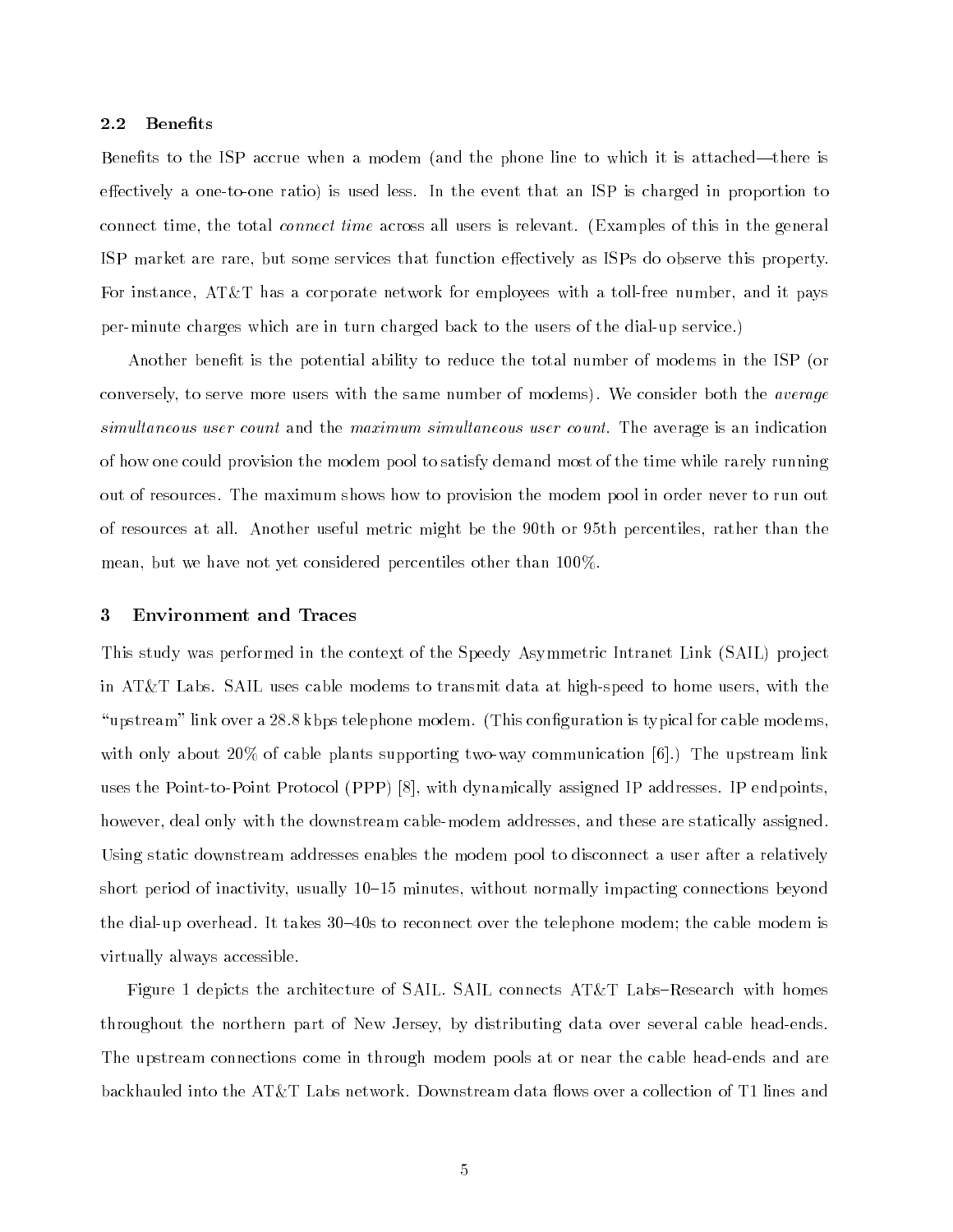

Figure 1: SAIL architecture.

optical ber to four regional cable television headends.

We used two sets of traces. The first was a packet-level trace that was collected in November, 1997 in one of the modem pools. While activity could be detected by the existence of a packet to or from a particular host, a voluntary disconnection of the modem would be indistinguishable from an idle connection. We used this trace initially as a proof-of-concept, but felt that a live system would not want to make decisions on a packet-by-packet basis. We do not discuss the first trace further in this paper.

The second trace was collected over a one-week period in May, 1998 by periodically polling each of the modem pools for activity. The modems would report which users were active, and how many bytes had been transferred since the most recent connection. Activity could be inferred by a change in the byte-count, while disconnection could be detected by the complete absence of a particular userid in the report. The polling granularity was set at 30 seconds, a somewhat arbitrary choice that was based on the balance between the desire not to load the modems unnecessarily and the desire for current statistics. With a 30-second granularity, one could not tell whether a newly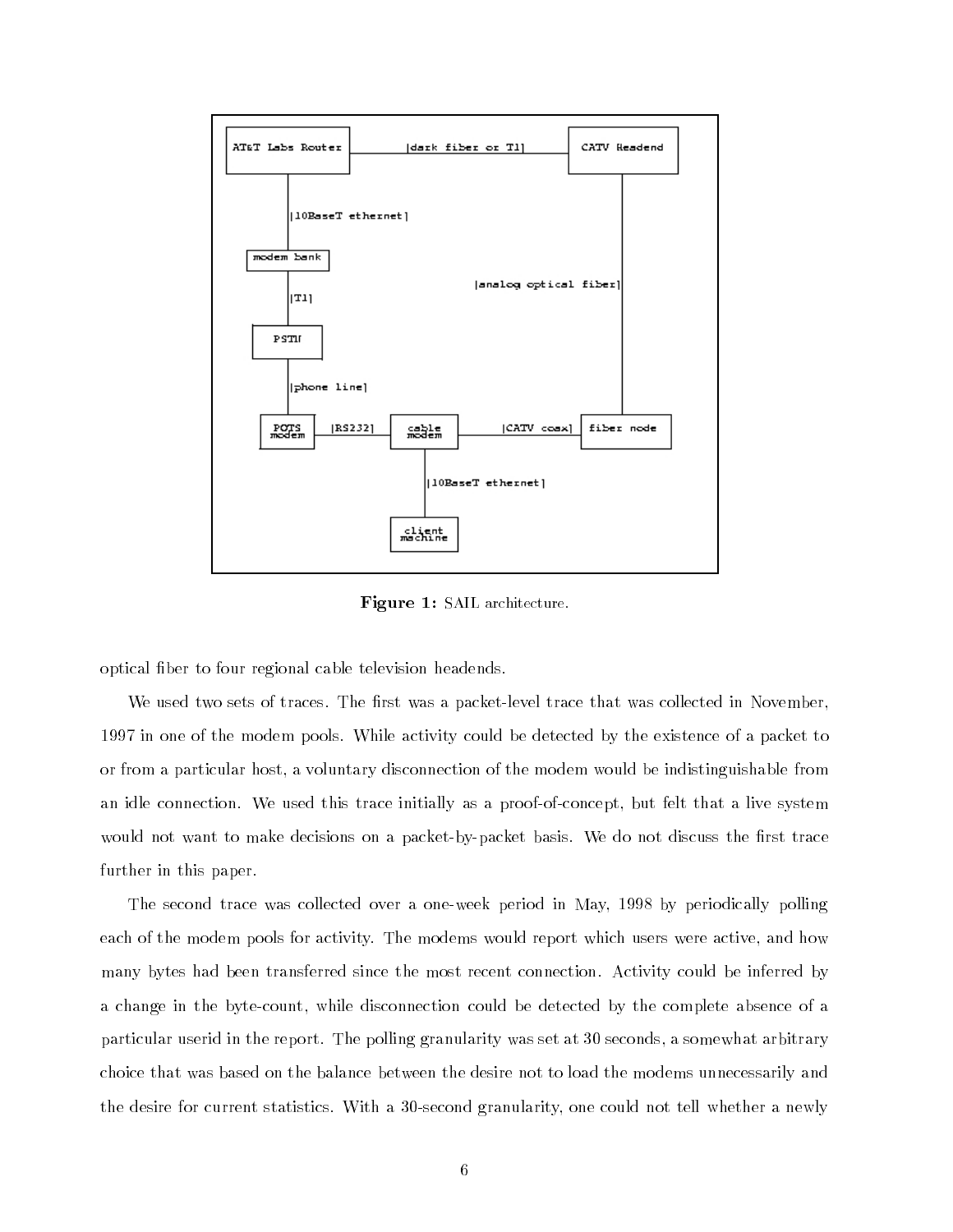detected connection was established just after the previous poll (i.e., 30s previously), just before the current poll, or anytime in-between. We take the conservative approach of "charging" a connection from the earliest point when it may have become active, which we approximate as 29s before the current polling interval.

Although the script that gathered the latter trace was capable of actually disconnecting modems, it acted primarily in a non-intrusive capacity. The reason for this was two-fold. First, acting on live connections permits one to apply only one policy, since after disconnecting a modem, one cannot wait a minute or two and disconnect it again. In practice, the modems use a fixed-threshold policy with a 15-minute timeout in the vast majority of cases and an infinite timeout in a few cases where users previously complained about unwanted disconnections. This would limit us to implementing policies that would disconnect in at most 15 minutes, since anything longer would have the real system "beat us to the punch" in disconnecting the user.

The second reason was a fear that disconnecting live users might upset them if we were too aggressive. We wanted to simulate the effect first. The sole exception to this "hands off" approach was the modem connection of one of the authors, which was disconnected using one of the simple adaptive schemes described below. Over the one-week collection interval, his modem was disconnected by the script just over 200 times, and 43 of them (21%) were deemed by the script to be premature: the subsequent idle time wasn't long enough. However, completely sub jectively, at no time was the idle time since the previous access so short as to prove particularly annoying.

## <sup>4</sup> Variable Timeouts

In contrast to the fixed timeout intervals currently in use, we consider two types of variable timeout intervals, which are complementary. Adaptive timeouts use an interval that fluctuates over time as a function of past history. Predictive timeouts use a small window of past history to predict when the next access will follow the same pattern. In addition, we consider an off-line optimal timeout algorithm as a baseline against which to compare other approaches.

#### 4.1 Adaptive Timeouts

Our adaptive algorithm attempts to keep the number of undesirable disconnects low, relative to total connect time. At any given time, each modem has a timeout  $T_m$  associated with it. If the modem has been idle for  $T_m$  seconds, it is disconnected. The next time the modem is used, the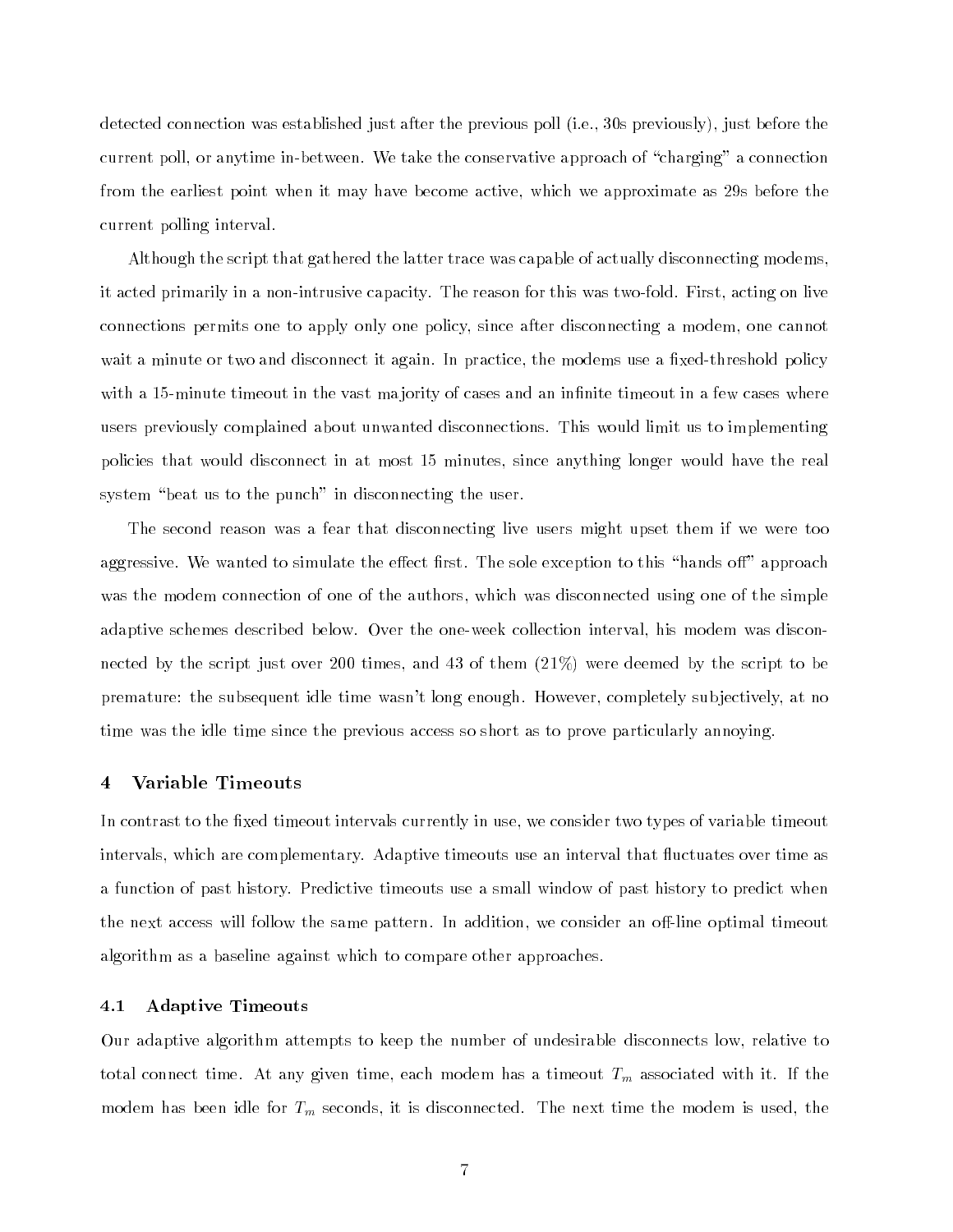idle time since the disconnect, I, is compared against a minimum idle time M. If  $I \geq M$ , then the disconnect was "acceptable" and the threshold  $T_m$  is reduced. Otherwise, it was a "bump," and  $T_m$  is increased.

A key question with this approach is how much to adjust the threshold. We use the same approach as with adaptive disk spin-down [2], permitting both additive and multiplicative modiers along with minimum and maximum values. A given policy specifies a starting threshold  $T_s$ , how to adjust on a acceptable disconnect or a bump, and a range. If the adjustments are additive, then we add a fixed amount on a bump, or subtract on an acceptable disconnect. We repeat the terminology of [2], using  $\alpha_a$  or  $\alpha_m$  to adjust on a bump (the subscript a denotes an additive adjustment and the subscript m denotes a multiplicative adjustment), while  $\beta_a$  and  $\beta_m$  apply in the case of an acceptable disconnect. As with disk spindown, experience suggests that one should decrease the threshold slowly on success and increase it more rapidly on failure.

Multiplicative adjustments tend to affect the threshold more rapidly. For instance, we may multiply by 1.4 on a bad disconnect and divide by 1.1 on an acceptable one. The threshold will nearly double on back-to-back bumps.

The range is used as a sanity check. By preventing the threshold from falling below some minimum (e.g., 1 minute), we avoid entering a state in which a disconnect might occur through a perfectly normal gap between packets. By keeping it from rising above some maximum (e.g., 15 minutes), we prevent an adaptive algorithm from becoming strictly worse than the most conservative fixed threshold we would apply. (In addition, since the original trace applied a maximum, the trace would indicate a disconnect even if the replay would have kept the connection intact.)

#### 4.2 Predictive Timeouts

In studying access patterns, it became apparent that some modems were used at regular intervals. For example, a host might check mail or perform some other sort of "keep-alive" at 15-minute intervals, and with a 15-minute fixed timeout, the modem might either never disconnect or repeatedly disconnect just moments before the next access. It seemed desirable to detect these patterns and disconnect quickly after each burst of activity, under the assumption that the next activity would not occur for many minutes. One must use a history buffer to look at some number of past accesses for a pattern; in our case we looked at the past 5 active and idle periods.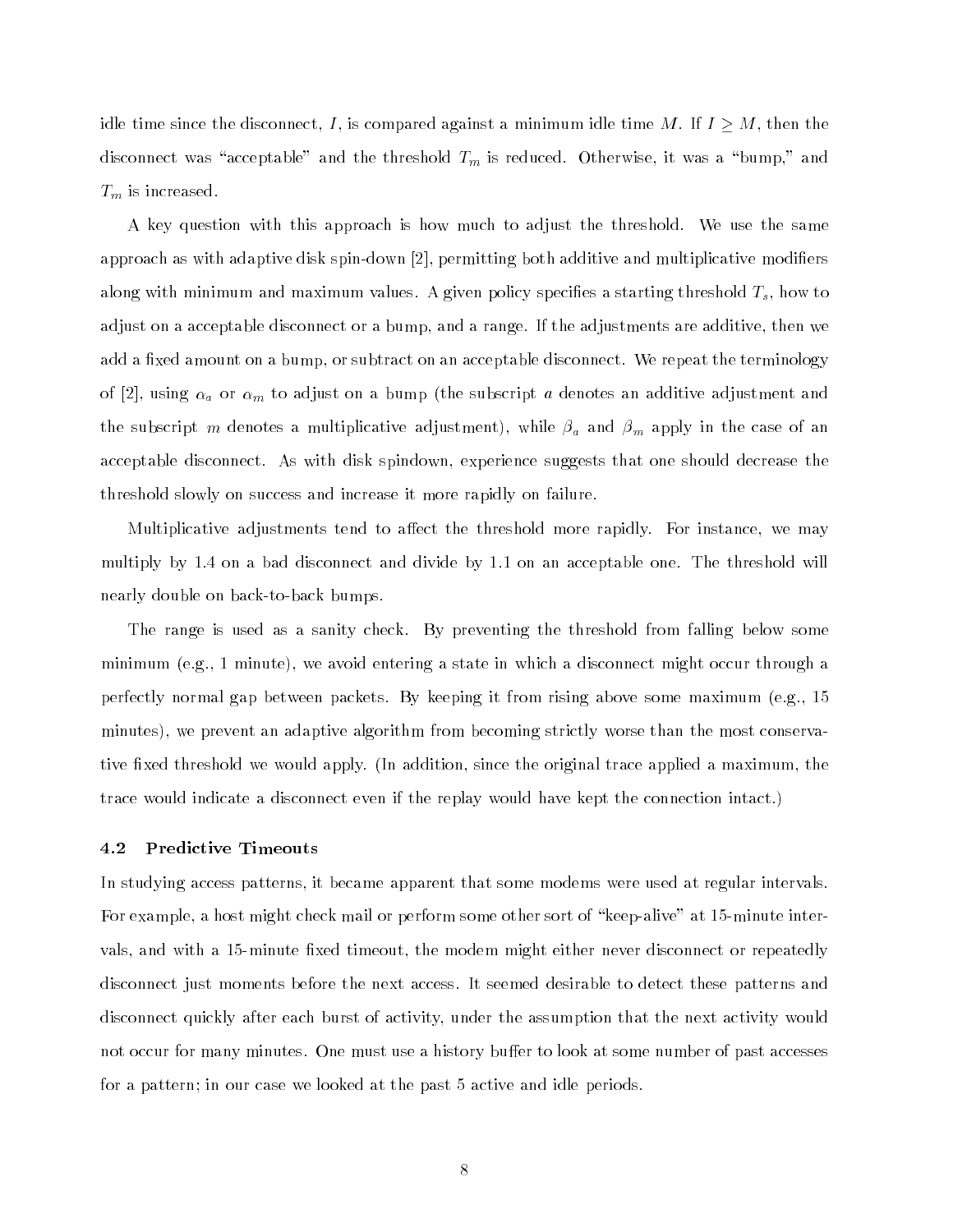Being too aggressive in detecting these patterns could of course be a mistake. If one were to assume that because every recent interval of activity was brief (a few seconds), the next interval will be equally brief, then normal activity might also trigger a disconnect during a momentary lull. This situation is analogous to the case of a very short adaptive threshold, and is addressed the same way: a separate minimum idle time is established. In our simulations we used a 2 minute threshold, meaning that when periodic activity was detected, the timeout threshold would be dropped temporarily to 2 minutes if it were not already below that point.

What if the prediction is wrong? A wrong prediction would mean that past recent history was not a good predictor of the next access. We increment a counter, and stop predicting for a client if the count of incorrect predictions exceeds a threshold (currently 2 mistaken predictions). In that event, the adaptive modifiers to the threshold still apply, but we don't shortcut the threshold just because a pattern seems to develop.

#### 4.3 Off-line Optimal

Given a trace, it is possible to look ahead to the next access and disconnect the modem if and only if the next access will be  $M$  seconds in the future. (In fact, assuming the time cost of reconnecting is  $C$ , one could take this a step further and reestablish the connection  $C$  seconds before the next access [2], but we do not consider that here.) We simulated the off-line optimal threshold as a way to compare different algorithms and evaluate any additional room for improvement.

In the case of connect times, we use the total connect time for the off-line optimal as a baseline, and report other connect times as a ratio by comparison to the optimal. In general, a 2-minute fixed threshold has less cumulative connect time than the optimal (because the optimal requires a 5-minute period of inactivity), in exchange for an exceptionally high number of bumps. The same holds true of the average and maximum number of modems in use over time, which are also normalized to the optimal.

The number of bumps is zero for the off-line optimal, so a ratio does not apply. We use absolute counts, displayed on a log scale, with the zero value for the optimal case represented by a small nonzero number.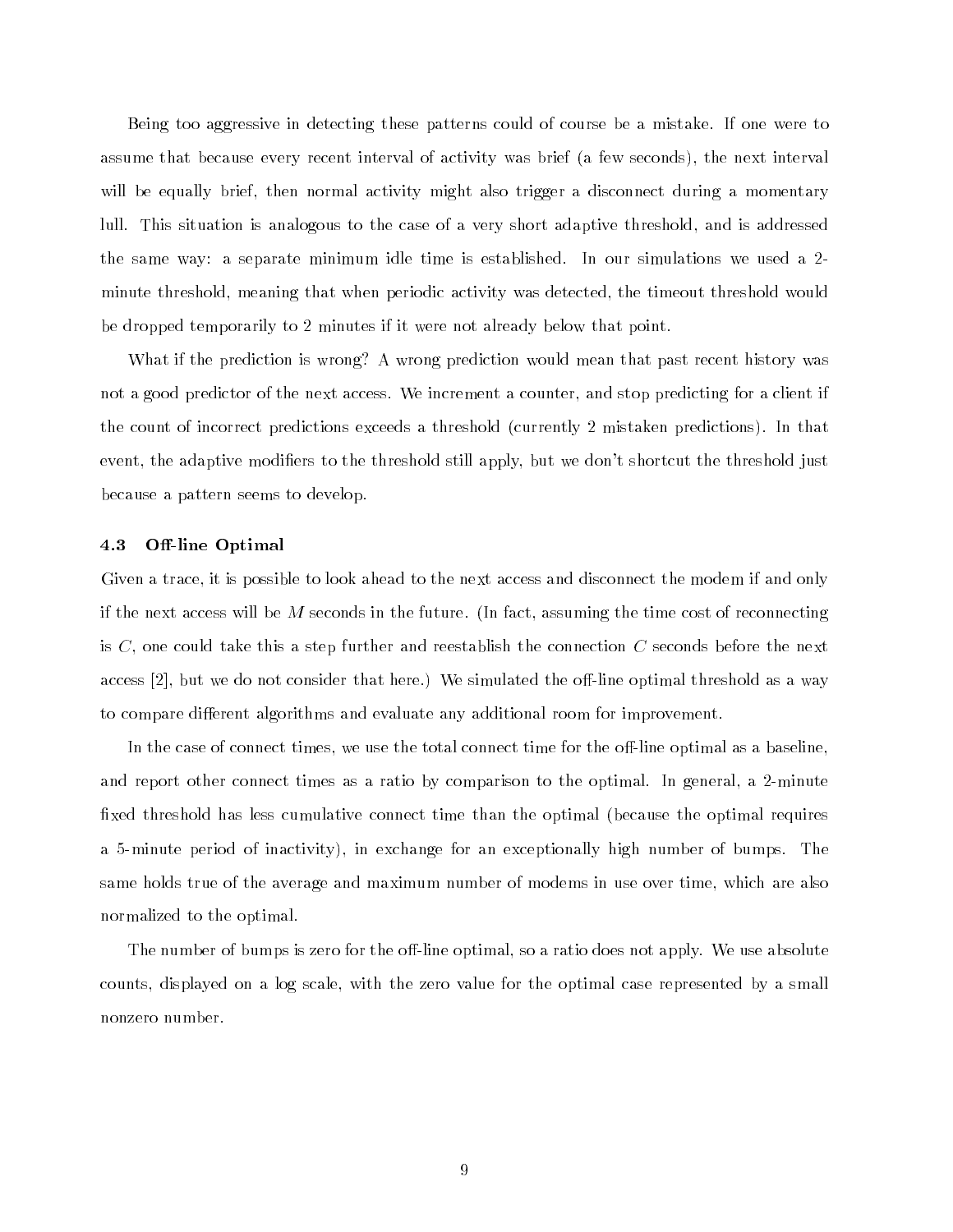#### 4.4 Required State

With fixed thresholds, the per-modem state at the ISP is minimal: just the last time when there was activity, and a per-modem timeout if that is configurable for each modem. Using an adaptive threshold, one needs the per-modem timeout, as well as a global or per-modem set of parameters for adjusting the timeout. One also must note not only the last time of activity but also the time when a modem disconnected, in order to determine whether a bump has occurred. Predictive timeouts, which use a buffer of historical information, require several idle time and active intervals for each modem. In no case is the per-modem state more than a few tens or hundreds of bytes per modem, however.

#### <sup>5</sup> Experiments

The fixed-threshold policies used disconnect thresholds of  $2,\,5,\,10,$  and  $15$  minutes. When reported individually, these are designated by  $\text{fixedN}$ , for a value of N. In our graphs, the fixed policies are generally connected by a dashed line to highlight them by comparison to the adaptive policies, and because one can usually interpolate between two fixed thresholds. The adaptive policies used additive or multiplicative modifiers within ranges that approximated the fixed-threshold policies. When clustered, these are grouped by the type of modified and the range within which they vary. When shown separately, they are designated by a string of the form  $S$ - $\beta_a + \alpha_a$ **m**minMmax for additive modifiers, or  $S/\beta_m * \alpha_m \mathbf{m} \min \mathbf{M} \max$  for multiplicative ones. S is a starting threshold in minutes; all experiments reported here started with a 5-minute threshold.

The values for  $\alpha$  and  $\beta$  appear in Table 1(a), and the ranges among which they varied appear in Table 1(b). Note that the values for  $\beta_m$  in the table refer to an amount by which to divide the current threshold.

In addition to varying the modifiers and ranges, we varied the definition of a bump and the inclusion or exclusion of "workaholics," as described next.

#### 5.1 Workaholics

Some clients are essentially always active. This may be because they are actively using the network, getting useful work done. In other cases the communication is "busy work" that is specifically intended to keep the connection alive. Either way, no method that is intended to modify the disconnection threshold is going to affect these clients. The more "workaholics" there are, the less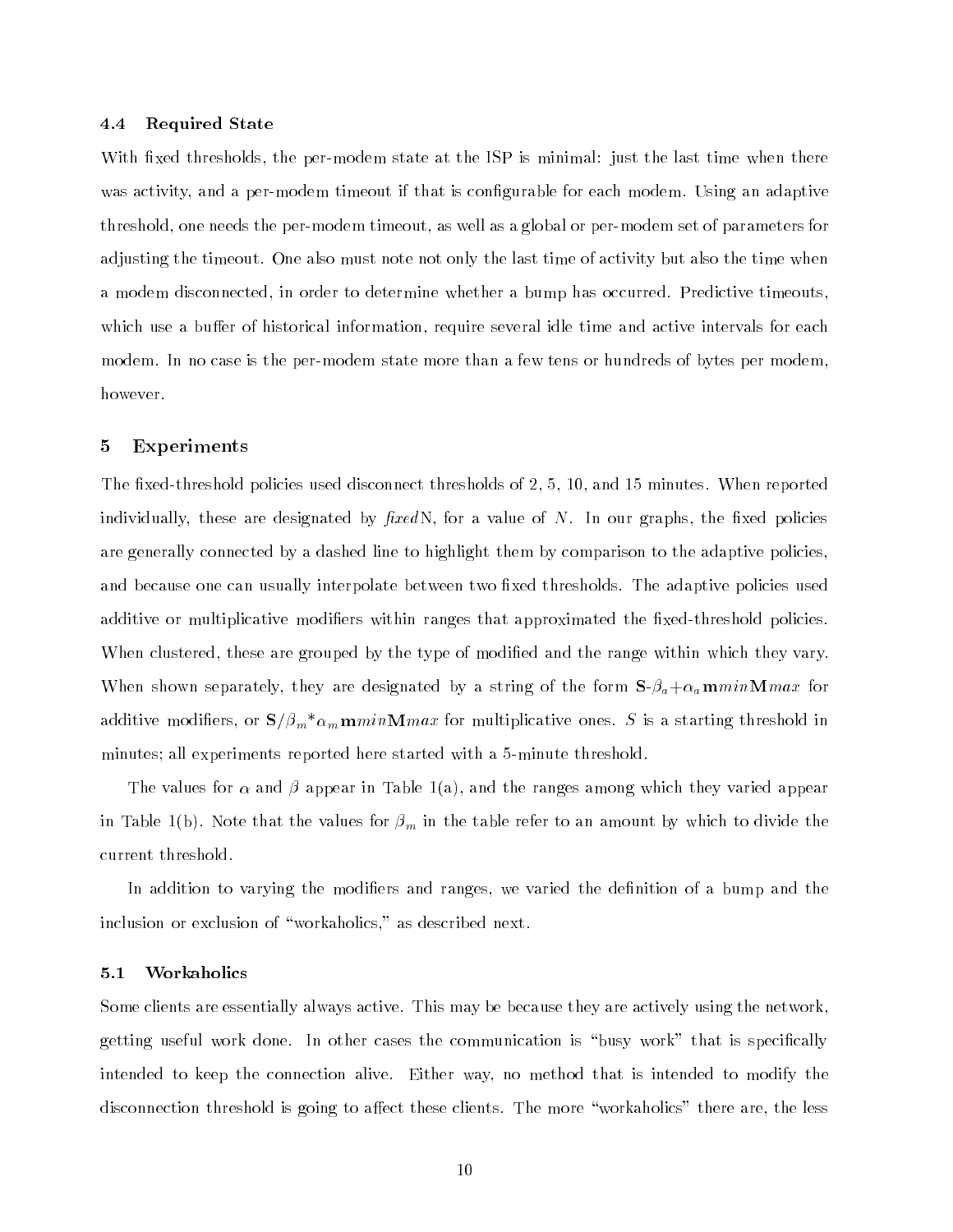| Additive   |         | Multiplicative |     |
|------------|---------|----------------|-----|
| $\alpha_a$ |         | $\alpha_m$     | m.  |
| 5.00       | $-1.00$ | 1.2            | 1.1 |
| 5.00       | $-2.00$ | 1.4            | 1.1 |
| 3.00       | $-2.00$ |                | - 9 |

(a) Adjustment values. The left two columns list the additive values studied in this paper, while the right two list the multiplicative values. Additive times are in minutes.

| Starting | Minimum          | Maximum             |
|----------|------------------|---------------------|
| value    | value $T_{\min}$ | value $T_{\rm max}$ |
|          |                  | 15                  |
|          |                  | 15                  |
|          |                  |                     |

(b) Ranges of the disconnect threshold studied in this paper, in minutes.

Table 1: Parameters for adaptive spin-down (times in seconds). The cross-product of the sets of parameters was used to drive the simulations; that is, each of the 3 combinations of  $(\alpha_a, \beta_a)$  and 3 combinations of  $(\alpha_m, \beta_a)$  $\beta_m$ ) in Table (a) is used with each of the 3 sets of values in Table (b), giving 18 sets of adaptive parameters to drive the simulator.

overall benefit might accrue from modifying the behavior of the non-workaholics. (Barbara and Imielinski  $[1]$  refer to the latter as "sleepers.")

We identify workaholics by noting those modems that accumulated a total connection time of at least  $80\%$  of the entire trace, using the off-line optimal disconnection threshold. The simulator reports statistics across all modems and also excluding those modems that are identied during the off-line optimal run as workaholics. The number of workaholics is partially dependent on the definition of a bump; in our trace, with a 5-minute bump threshold, 15 hosts were so identified, and the number increased to 19 with a 10-minute threshold.

How should workaholics be treated? A workaholic that would be active even if modem disconnections were unintrusive should be considered in all results, because it will limit the overall benefit available if new policies were deployed. One that is that artificially busy because of the inconvenience of modem disconnections should be factored out. Our experience in discussing modem activity with their owners has suggested that the latter case is far more common, and we therefore exclude workaholics from consideration in this paper unless stated otherwise. We consider workaholics further in Section 6.4.

#### <sup>6</sup> Results

We present results that compare adaptive and fixed thresholds, given a fixed definition of what constitutes a bump and aggregating across all users. We then compare these results to a set of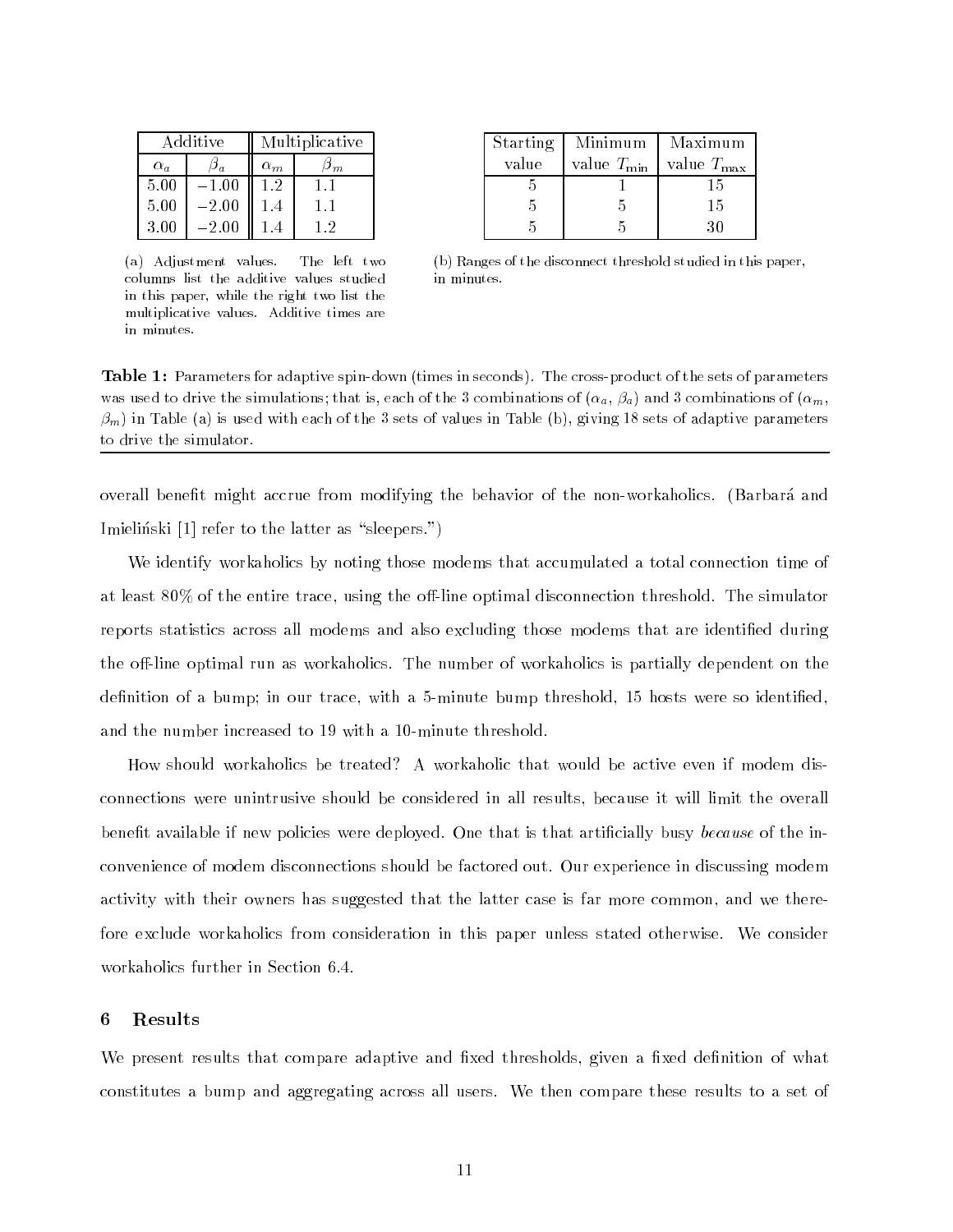

**Figure 2:** Total bump count, 5-minute bump threshold, excluding 15 workaholics.

simulations with a more conservative definition of a bump. Next we consider the effect of increasing the maximum number of prediction errors. We then include the effect of workaholics, and finally we look at variations of the adaptive thresholds among two individual users.

## 6.1 Adaptive versus Fixed Thresholds

From the standpoint of user annoyance, the number of times the user must wait for a new connection is of great importance. However, the longer since the user last communicated, the more willing the user is to wait to reinitiate contact. Different users may have varying levels of willingness to suffer an initial delay. As a baseline, we consider a case where a disconnect is considered a bump if the modem isn't idle for at least 5 minutes after the disconnection. We vary this threshold in the next subsection.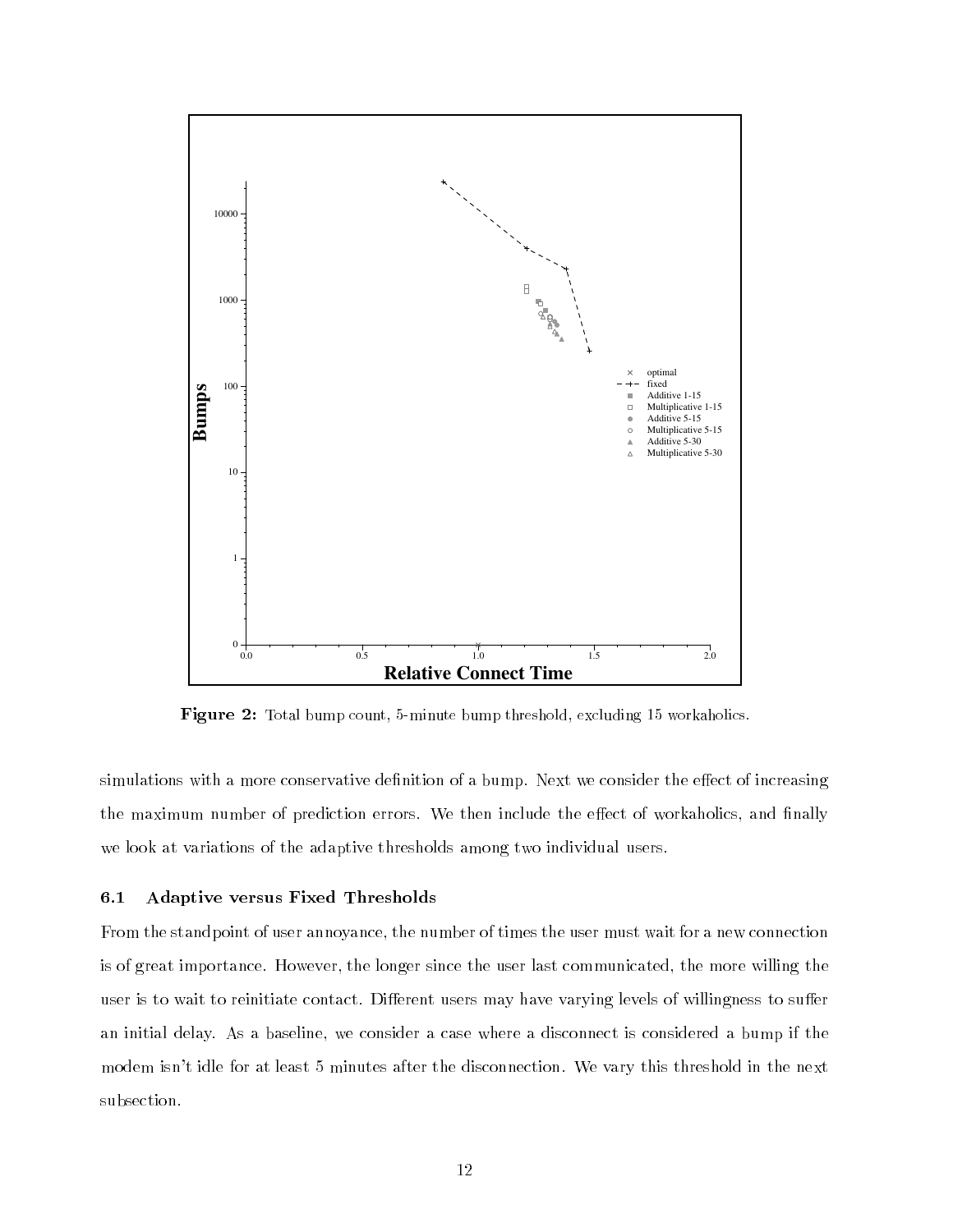The first set of figures shows the cumulative effect across the entire user population of approximately 100 modems, but excluding the activity of 15 workaholics. Figure 2 shows the total number of bumps encountered, on a log scale, by comparison to the total connect time. Connect time is itself relative to the off-line optimal case, as discussed above, which appears on the bottom axis at the relative value of 1. The fixed 2-minute timeout uses slightly less connect time but encounters an unacceptable total of over 20,000 bumps over a one-week period. The other fixed points encounter far fewer bumps, but only the 15-minute threshold encounters fewer bumps than the various adaptive algorithms. Compared to the 5-minute threshold, some of the adaptive algorithms encounter close to half an order of magnitude fewer bumps at no cost in connect time, while the rest reduce the bumps further in exchange for more connect time. Compared to the 10-minute threshold, virtually all the adaptive points are both below and to the left, i.e., encounter both fewer bumps and less connect time.

The fixed 15-minute threshold is an interesting case. Compared to the adaptive point that is farthest to the bottom-right of the graph, it uses 9% more connect time and encounters 27% fewer bumps. The relative weights of the need to reclaim modems and the desire not to inconvenience the user would determine whether the simpler fixed threshold would be more desirable.

Focusing on the differences between additive and multiplicative thresholds, we see that the additive policies within a range of values are consistently below and to the right of the multiplicative ones. (Refer to the solid polygons of a particular shape, comapred to the open ones.) This means that the additive policies are connected longer but encounter fewer bumps. This is unsurprising since the multiplicative ones react to bumps more aggressively; the same phenomenon was noted in the domain of spinning down a disk [2].

"Bump severity" weights the bumps by the extent to which they missed the threshold. Figure  $3$ shows the severity-versus-connection plot comparable to Figure 2. Most of the same comments apply, but the adaptive points with the lowest severity are closer to the 15-minute fixed threshold. Here, the fixed threshold reduces the severity by just  $10\%$  in exchange for the same  $9\%$  increase in connect time.

Figure 4 plots the average number of modems in use at each 30-second collection point, relative to the optimal, against the same "relative connect time" in the preceding figures. As one would expect, the more total time used by an algorithm, the more likely additional modems will be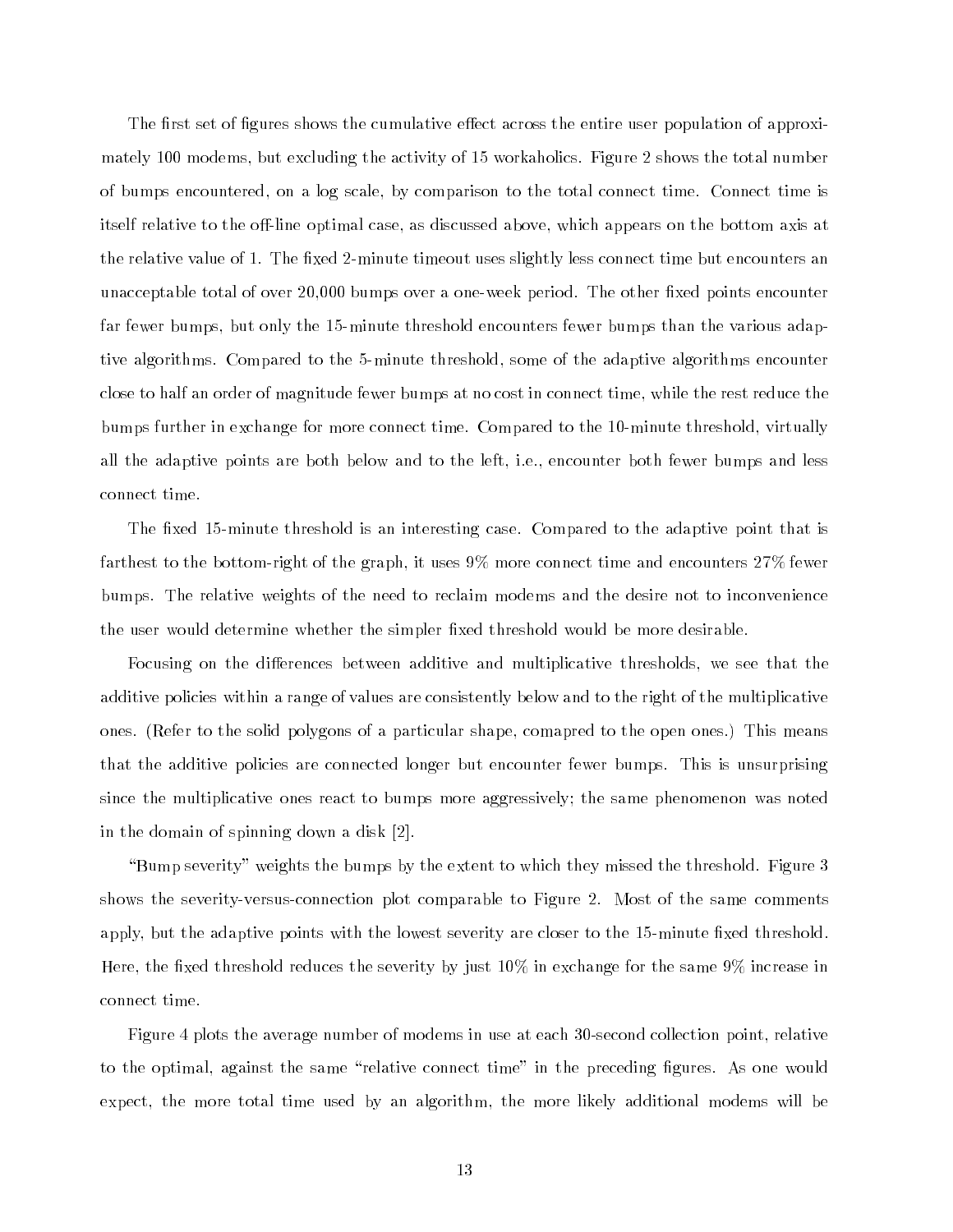

Figure 3: Bump severity, 5-minute bump threshold, excluding 15 workaholics.

in use in parallel. The 15-minute fixed threshold uses  $23\%$  more modems on average than the optimal, whereas the adaptive algorithm with the fewest bumps uses just 13% more, equivalent to a reduction of 8% from the 15-minute threshold. The 2-minute threshold uses much less than the off-line optimal, but of course it encounters too many bumps to be of practical interest.

Figure 5 is similar to Figure 4, but with the maximum number of simultaneous modems instead of the average. With this trace and configurations, virtually all the thresholds except the fixed 2-minute one hit the same maximum. The 2-minute threshold had a lower maximum, as one would expect. The 15-minute and a couple of the adaptive thresholds, including the one that is closest to the 15-minute threshold in bumps, had a maximum that was one modem greater than the other thresholds.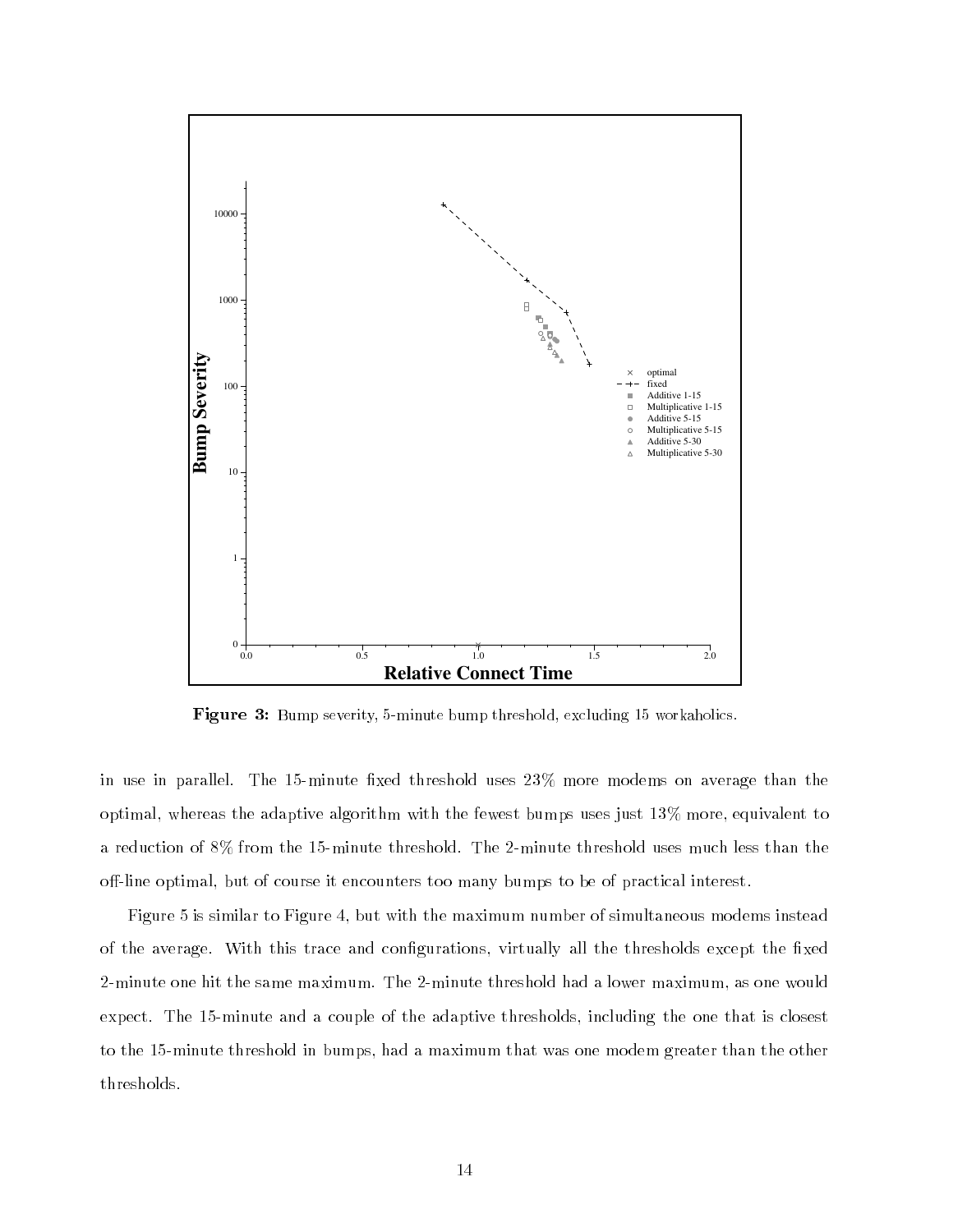

Figure 4: Mean modem usage, 5-minute bump threshold, excluding 15 workaholics.

## 6.2 Varying the Bump Threshold

Figures 6-8 present simulation results corresponding to Figures 2-4, but with a bump if the idle period is less than 10 minutes (rather than 5).<sup>1</sup> Note that although most numbers are directly comparable because they are relative to the optimal policy for that definition of a bump, the total counts of bumps are absolute counts. Since they exclude different numbers of workaholics, they are not directly comparable, and one should instead consider the trends within each graph.

Focusing just on the number of bumps (Figure 6, compared with Figure 2), the overall shape of the fixed-threshold curves and the relative positions of the adaptive-threshold points are similar. There are some notable distinctions, though:

<sup>&</sup>lt;sup>1</sup>The figure corresponding to Figure 5 is omitted due to space limitations, but is virtually the same.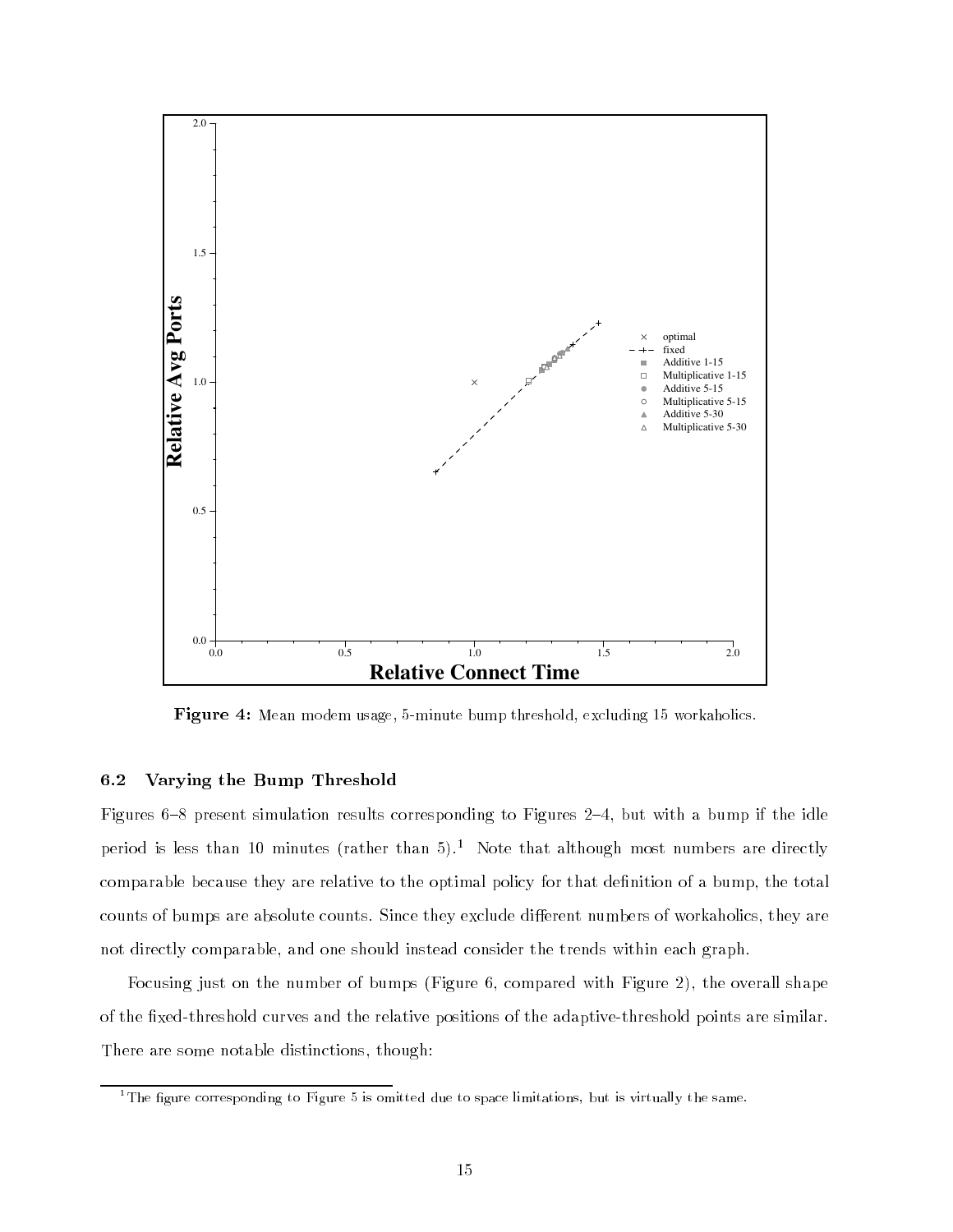

Figure 5: Maximum modem usage, 5-minute bump threshold, excluding 15 workaholics.

- $\bullet$  The 2-minute fixed timeout improves on the total connect time, relative to the 5-minute bump threshold. This is because the optimal in the case of a 10-minute bump threshold disconnects signicantly less often. The total bump count decreases, but only because of the four additional workaholics that are excluded in the 10-minute bump case. Counting all modems, the number of bumps increases by 11%, which is to be expected given the more stringent threshold for a bump yet a consistently low disconnect threshold.
- $\bullet$  While in both figures the adaptive points are consistently below the line formed by the fixedthreshold points, the best adaptive point in the 10-minute bump case is closer to the 15-minute fixed threshold case than for the 5-minute bump. The adaptive policy with the fewest bumps increases the total bump count by less than  $4\%$  compared to the 15-minute fixed threshold,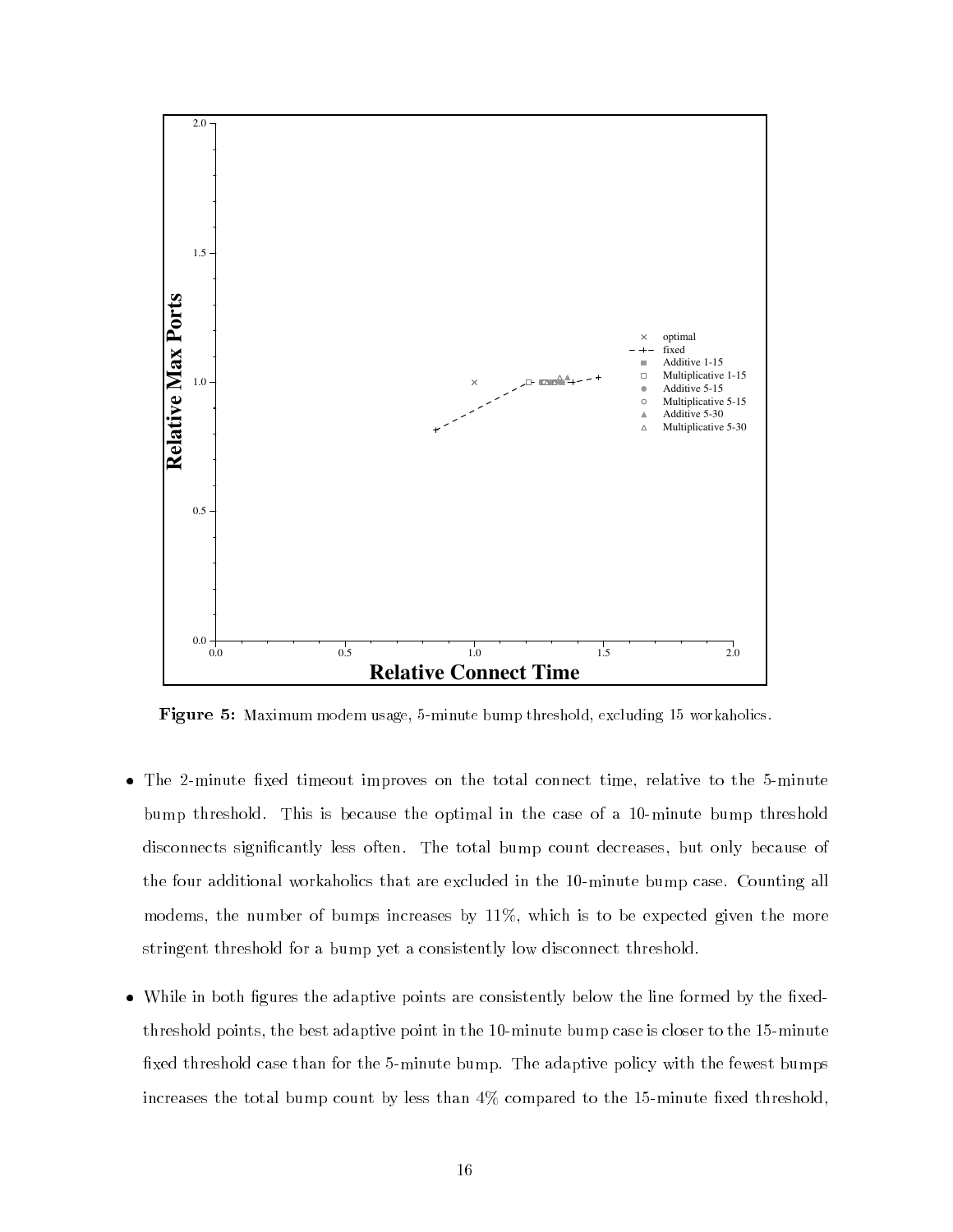

Figure 6: Total bump count, 10-minute bump threshold, excluding 19 workaholics.

and reduces connect time by 6%. When bump severity is considered, the adaptive policy actually reduces overall severity by 4% compared to the 15-minute threshold.

The severity for the fixed 5-minute (Figure 3) and 10-minute (Figure 7) thresholds is virtually identical: it actually increases by about 1% with the higher threshold, while simultaneously increasing overall connect time by 14%. This is because waiting 10 minutes and then disconnecting is more likely to hit network activity soon thereafter than waiting 5 minutes. For instance, a user who checked mail every 12 minutes would encounter a bump with a fixed threshold of either 5 or 10 minutes and a need to be idle for another 10 minutes, but the reconnect would occur earlier in the cycle for the 10-minute disconnect threshold than for the 5-minute threshold, resulting in a higher weighted severity.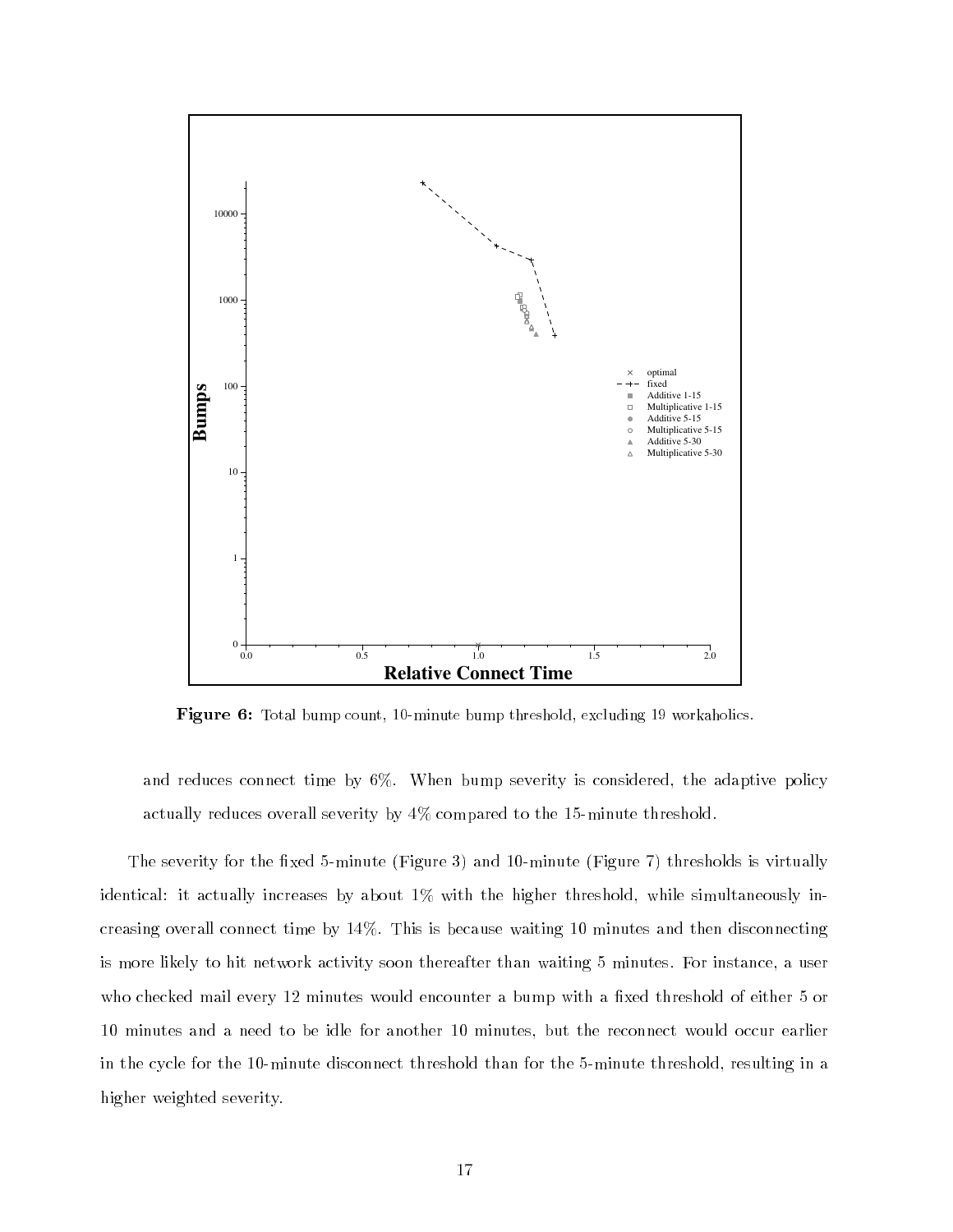

**Figure 7:** Bump severity, 10-minute bump threshold, excluding 19 workaholics.

## 6.3 Prediction Errors

When our system predicts a timeout based on repeated intervals of similar activity, it disconnects the modem quickly by comparison to the normal disconnection threshold, which varies using a "random walk" approach. As a result, if the prediction is in error, the user is likely to be much more inconvenienced than with the adaptive threshold. Currently, the system counts the number of such errors for each modem and stops making predictions for a modem that has already encountered two such errors. We investigated the sensitivity to this threshold by increasing it from 2 to 5. As one might expect, the effect was to increase the bump count while decreasing total connect time. All such changes were moderate, and not readily discernible in a graph.

#### 6.4 Workaholics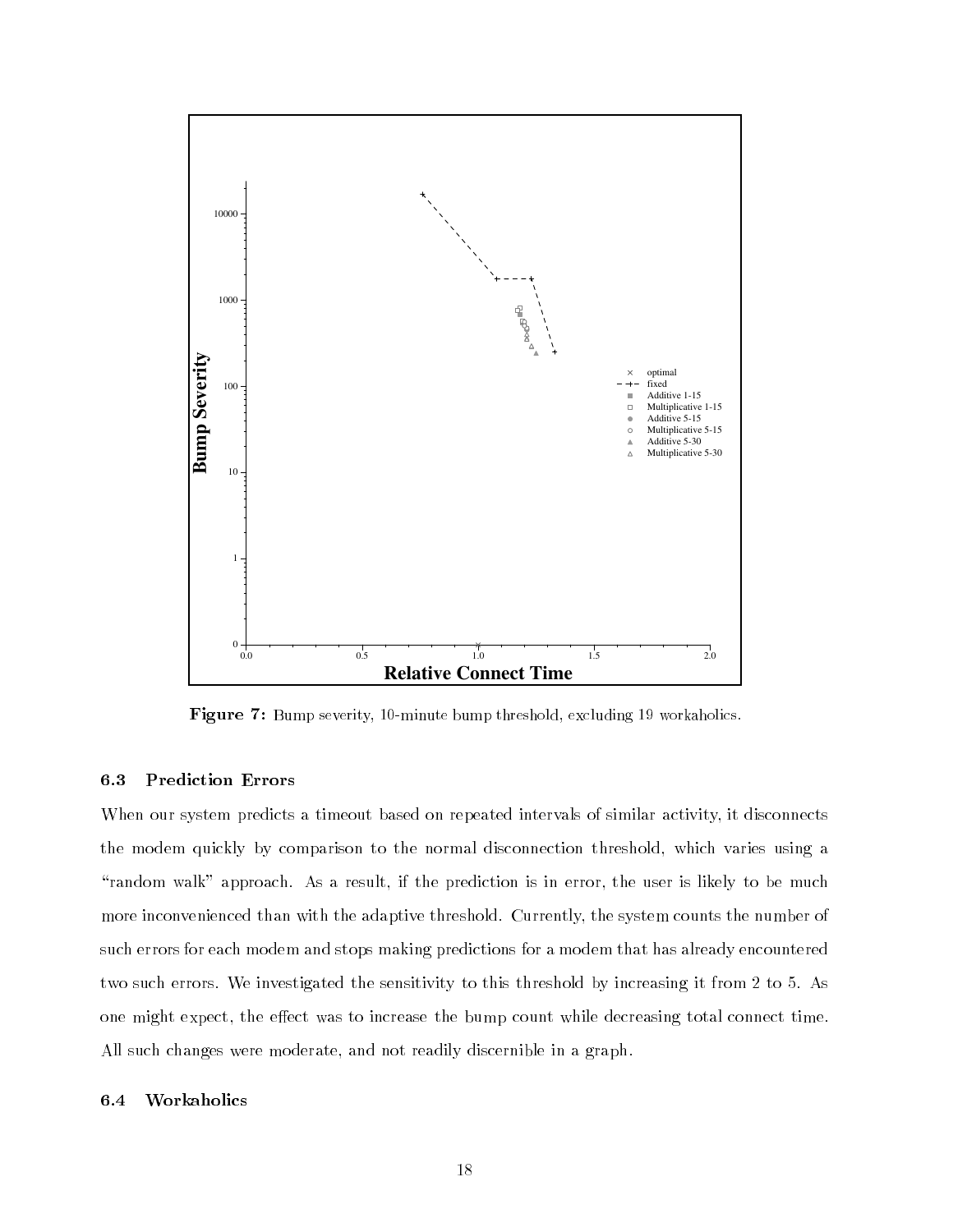

Figure 8: Mean modem usage, 10-minute bump threshold, excluding 19 workaholics.

The effect of including workaholics in the simulation results is to compress the "relative connect" time" and "relative ... ports" numbers. This is because in each case, all numbers get shifted by a constant amount (such as about 7 days of connect time, multiplied by the number of workaholics), and then divided against the higher value for the off-line optimal. Figure 9 gives an example of the total bump count, including workaholics, corresponding to Figure 2. Note that the total number of bumps will remain constant in almost all cases, since workaholics will not be disconnected except with a very short fixed threshold.

## 6.5 Threshold Variation

Figures 10 and 11 plot the variation in threshold for the different algorithms for two clients. The modem in Figure 10 belonged to one of the authors and showed a marked fluctuation over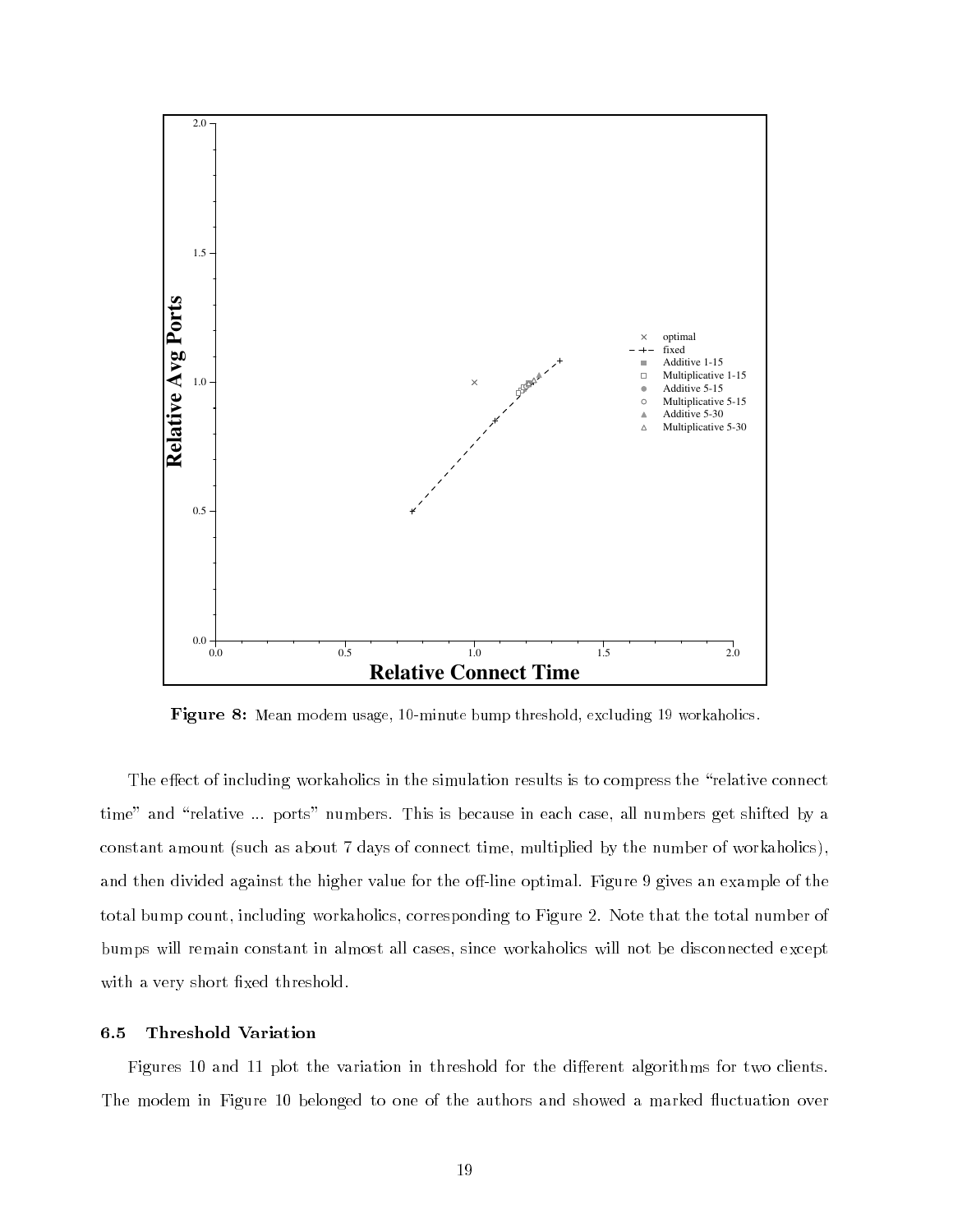

Figure 9: Total bump count, 5-minute bump threshold, including the 15 workaholics.

time. The modem in Figure 11 was one of the workaholics, accumulating 6.8 days' worth of connect time over the 7-day trace interval using a 15-minute threshold. As a consequence, the adaptive thresholds vary initially and eventually settle into a consistent state as a function of the rate at which they adjust and the range with which they can vary. The consistent state indicates that no further disconnects occur (otherwise the thresholds would continue to adjust).

## <sup>7</sup> Summary and Future Work

Adaptive techniques that use past history to predict a good timeout interval for modem disconnection can reduce overall resource consumption with little or no additional inconvenience to the user. These techniques require minimal state on the part of the ISP and are easy to implement.

The exact choice of which modifiers to use, and limitations to place on the range among which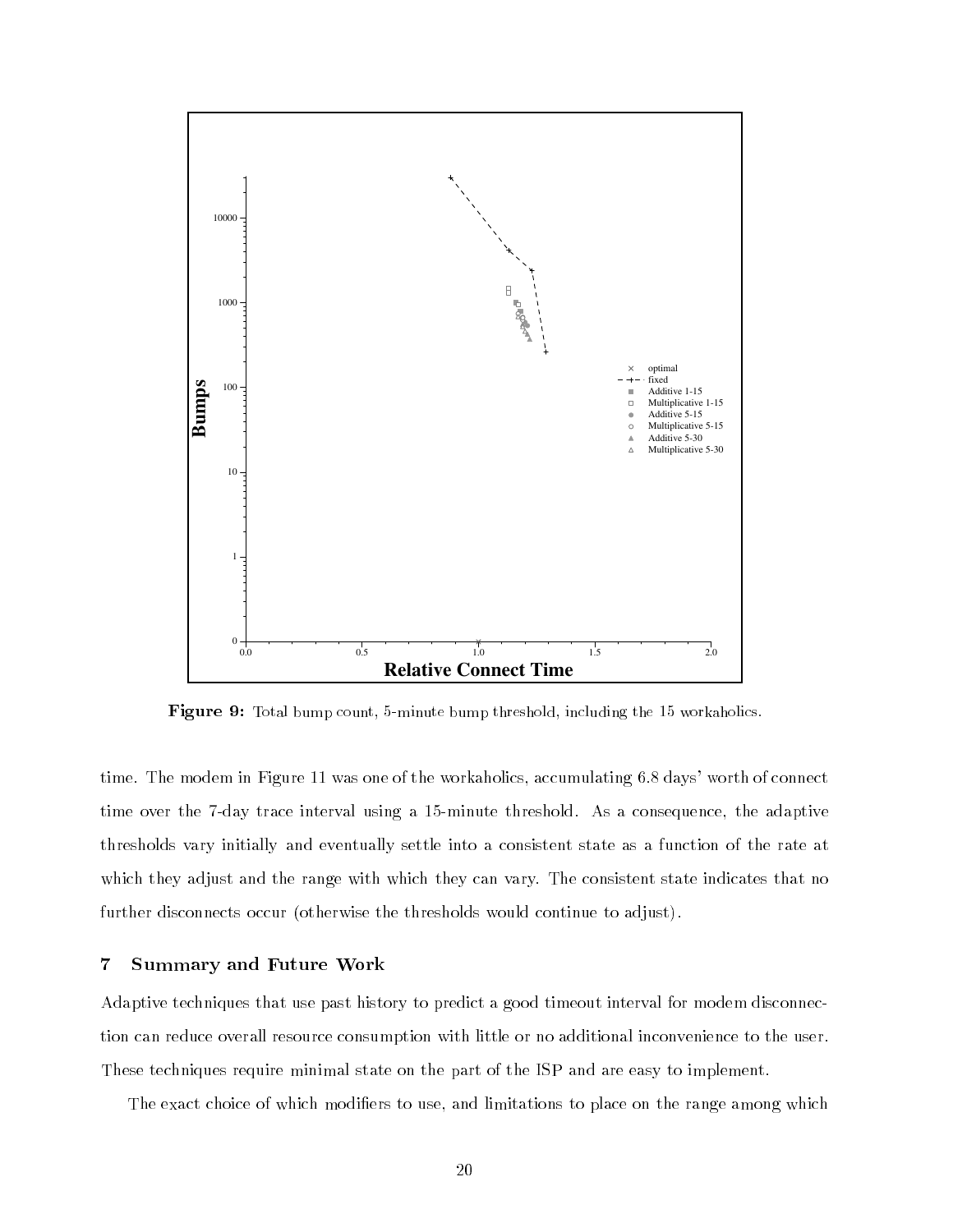

Figure 10: Variation in thresholds for a user with irregular accesses.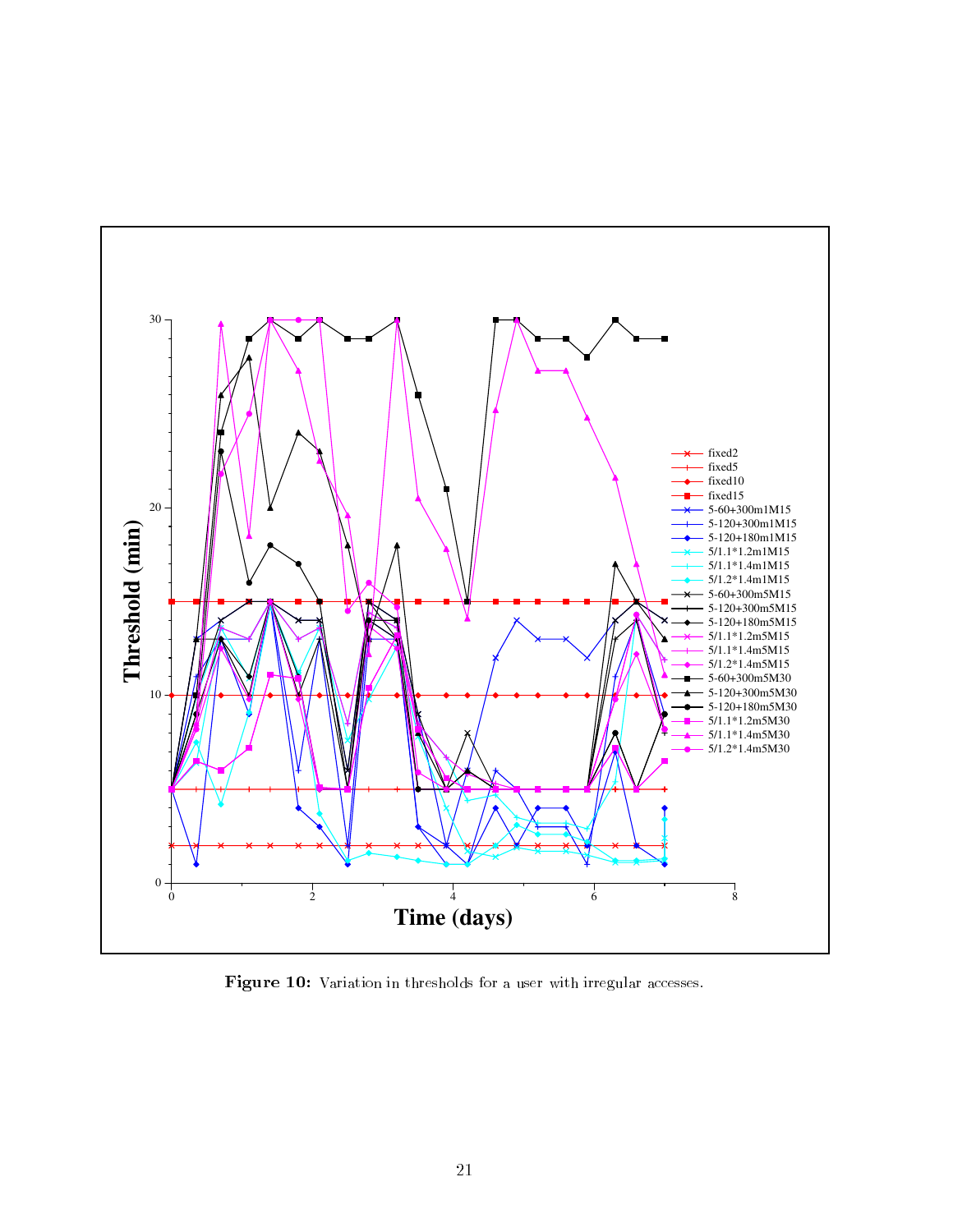

Figure 11: Variation in thresholds for a user with regular and frequent accesses (a "workaholic."